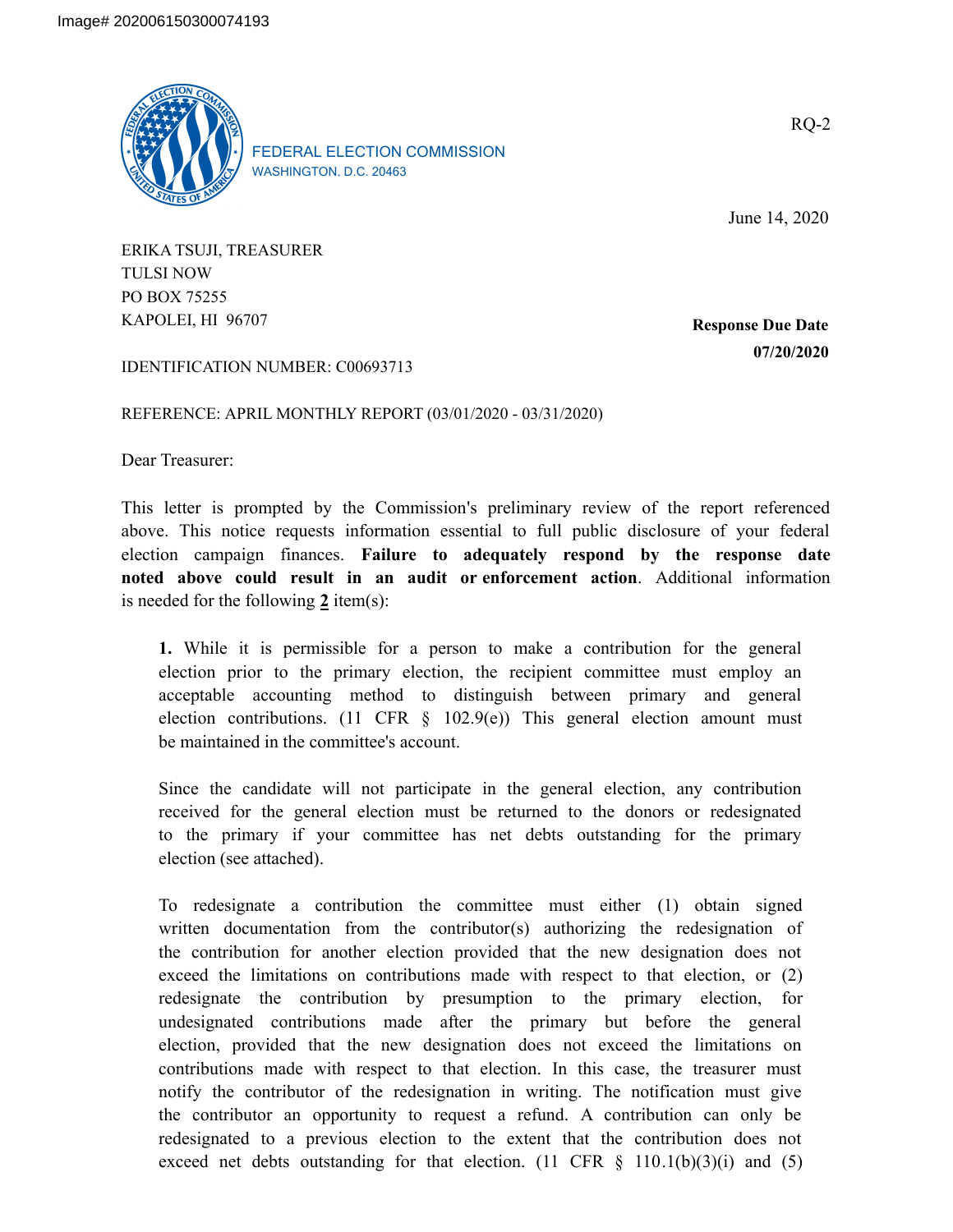#### TULSI NOW

Page 2 of 3

 $(ii)(C))$ 

The attached general election contributions do not appear to have been remedied. Any subsequent report(s) filed with the Commission must disclose the refund or redesignation of any general election contribution. Refunds or redesignations must be done within 60 days after the candidate withdrew from the race .

Although the Commission may take further legal action, your prompt action to refund these contributions will be taken into consideration.

**2.** Schedule A-P of your report discloses the receipt of contributions designated for the primary election that were received after the date the candidate terminated their candidacy.

The candidate was running for the Democratic nomination for President until their announcement on 3/19/20 not to seek the nomination. At this time, their status as a candidate for the 2020 Election Cycle ended. Your committee is entitled to keep all primary election contributions made prior to or on the date of that announcement, and is allowed to use them in accordance with 11 CFR § 113.2. However, primary election contributions made after the date of the announcement must be refunded, except to the extent there are net debts outstanding for the campaign on the date each primary election contribution is received. (11 CFR § 110.1(b)(3)(ii))

A contribution is considered made when the contributor relinquishes control over the contribution. A contributor shall be considered to have relinquished control over the contribution when it is delivered to the candidate, when it is delivered to an authorized committee of the candidate, or to an agent of an authorized committee of the candidate. A contribution that is mailed to any of the aforementioned recipients will be considered made on the date of the postmark. Envelopes should be retained for the committee's records.  $(11 \text{ CFR } \S$  110.1(b) (6))

If any of the apparent primary election contributions in question were incompletely or incorrectly disclosed, you must amend your original report with the clarifying information. If a contribution was made by the contributor before or on the date the candidate terminated their candidacy, please amend your report to indicate this using memo text, or provide this information in a Miscellaneous Document (Form 99 for electronic filers).

Please inform the Commission of your corrective action immediately in writing and provide photocopies of any refund checks. Refunds are reported on Line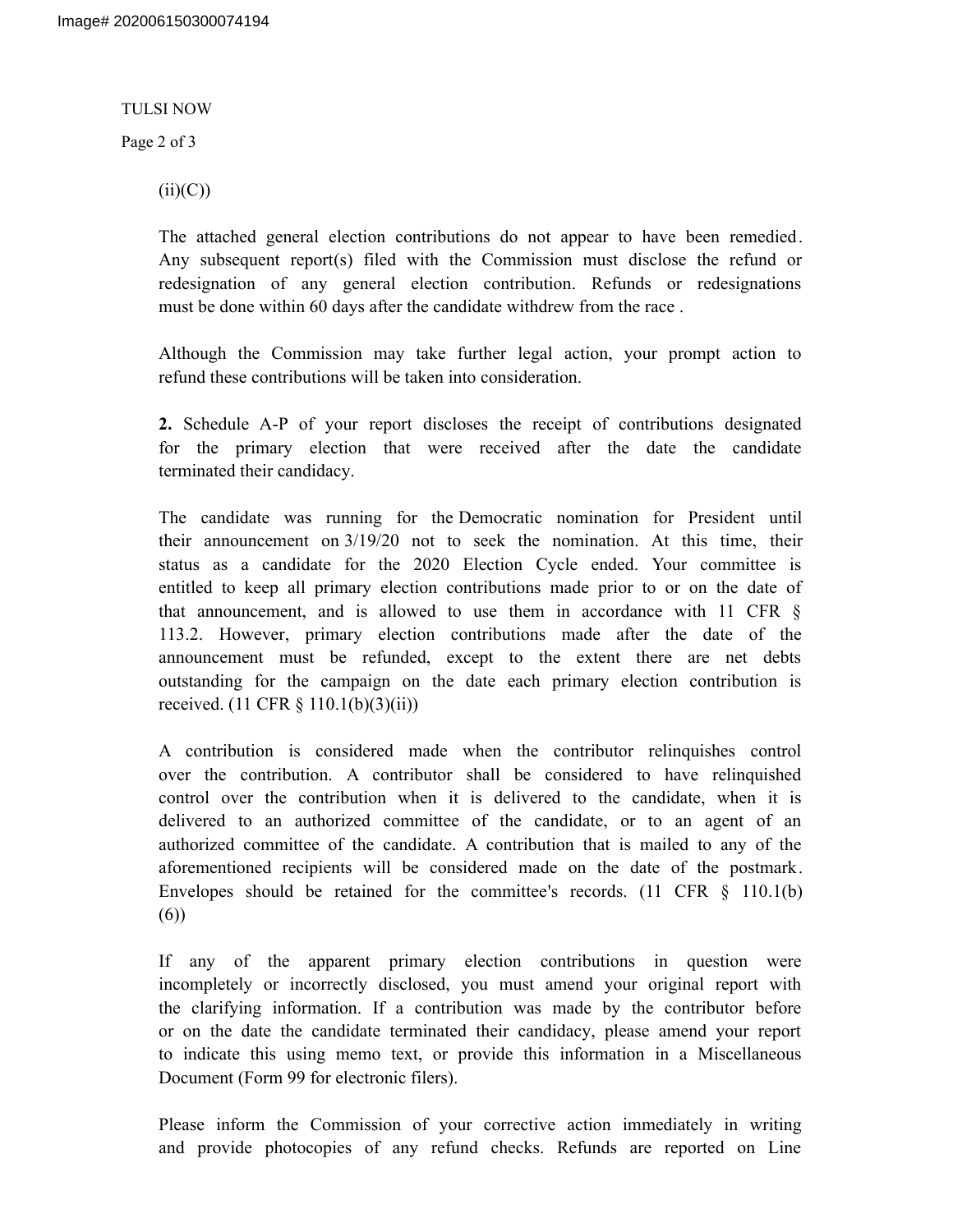#### TULSI NOW

Page 3 of 3

28(a), (b) or (c), as applicable, of the Detailed Summary Page and on a supporting Schedule B-P of the report covering the period in which they are made. (11 CFR § 104.8(d)(4))

Although the Commission may take further legal action, your prompt action to refund these contributions will be taken into consideration.

**Please note, you will not receive an additional notice from the Commission on this matter.** Adequate responses must be received by the Commission on or before the due date noted above to be taken into consideration in determining whether audit action will be initiated. Failure to comply with the provisions of the Act may also result in an enforcement action against the committee. Any response submitted by your committee will be placed on the public record and will be considered by the Commission prior to taking enforcement action. **Requests for extensions of time in which to respond will not be considered**.

Electronic filers must file amendments (to include statements, designations and reports) in an electronic format and must submit an amended report in its entirety, rather than just those portions of the report that are being amended. For information about the report review process or specific filing information for your committee type, please visit www.fec.gov/help-candidates-and-committees. For more information about Requests for Additional Information (RFAI), why you received a letter, and how to respond, please visit www.fec.gov/help-candidates-and-committees/request-additional-information. Should you have any questions regarding this matter or wish to verify the adequacy of your response, please contact me on our toll-free number (800) 424-9530 (at the prompt press 5 to reach the Reports Analysis Division) or my local number (202) 694-1170.

Sincerely,

Robin Kelly Senior Campaign Finance Analyst Reports Analysis Division

403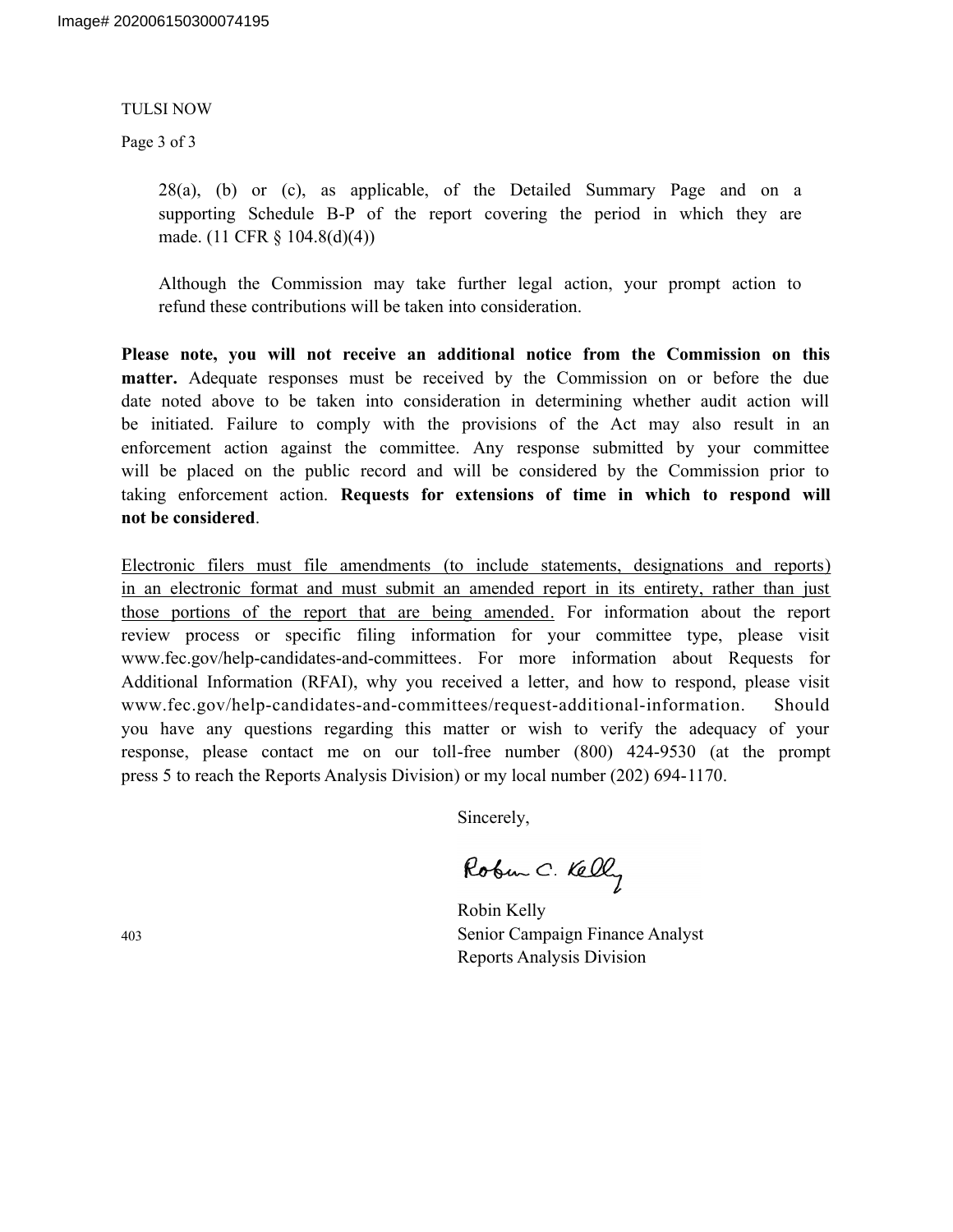### **2019 April Quarterly Report**

| <b>Contributor Name</b>  | <b>Date</b> | <b>Amount</b> | <b>Election</b> |
|--------------------------|-------------|---------------|-----------------|
| Agarwal, Avadhesh K.     | 3/11/19     | \$2,800.00    | G2020           |
| Agarwal, Uma             | 3/11/19     | \$2,800.00    | G2020           |
| Ahuja, Akash             | 1/20/19     | \$2,600.00    | G2020           |
| Ahuja, Beena             | 1/20/19     | \$2,600.00    | G2020           |
| Ahuja, Sunil             | 1/20/19     | \$2,600.00    | G2020           |
| Amin, Mark               | 3/29/19     | \$2,800.00    | G2020           |
| Amin, Michael            | 3/30/19     | \$2,800.00    | G2020           |
| Amin, Robert             | 3/31/19     | \$25.00       | G2020           |
| Amin, Shirin             | 3/30/19     | \$2,800.00    | G2020           |
| Barai, Bharat H.         | 1/31/19     | \$2,600.00    | G2020           |
| Brazier, Brendan         | 2/28/19     | \$2,800.00    | G2020           |
| Chakroborty, Arjun       | 2/8/19      | \$2,700.00    | G2020           |
| Chakroborty, Ram         | 2/8/19      | \$2,700.00    | G2020           |
| Doshi, Navin Harilal     | 3/31/19     | \$25.00       | G2020           |
| Edwards, Alexander       | 3/31/19     | \$25.00       | G2020           |
| Gavrilova, Nadezda       | 3/31/19     | \$250.00      | G2020           |
| Gavrilova, Nadezda       | 3/31/19     | \$200.00      | G2020           |
| Ghelani, Vinod           | 2/8/19      | \$2,700.00    | G2020           |
| Gold, Howard             | 3/31/19     | \$1,300.00    | G2020           |
| Goldhaber, Marilyn       | 3/31/19     | \$2,800.00    | G2020           |
| Goldhaber, Nathan        | 3/27/19     | \$2,800.00    | G2020           |
| Gorodyansky, David       | 3/17/19     | \$200.00      | G2020           |
| Grossman, Elizabeth Rice | 3/31/19     | \$1,200.00    | G2020           |
| Hagedorn, Peter          | 3/31/19     | \$229.99      | G2020           |
| Harvey, Radha            | 3/26/19     | \$5.00        | G2020           |
| Kassela, Frank           | 3/31/19     | \$2,800.00    | G2020           |
| Kumar, Vinay             | 2/8/19      | \$2,200.00    | G2020           |
| Lalwani, Ashok Situ      | 1/14/19     | \$2,600.00    | G2020           |
| Lalwani, Manav Ashok     | 1/14/19     | \$2,600.00    | G2020           |
| Lalwani, Manav Ashok     | 2/19/19     | \$39.97       | G2020           |
| Lalwani, Sangeeta Ashok  | 1/14/19     | \$2,600.00    | G2020           |
| Meghani, Abul            | 1/18/19     | \$2,700.00    | G2020           |
| Meghani, Abul            | 3/28/19     | \$100.00      | G2020           |
| Meghani, Jyoti           | 1/18/19     | \$2,700.00    | G2020           |
| Meghani, Jyoti           | 3/28/19     | \$100.00      | G2020           |
| Meghani, Mihir A         | 1/18/19     | \$2,700.00    | G2020           |
| Meghani, Mihir A         | 2/15/19     | \$100.00      | G2020           |
| Meghani, Tanvi           | 1/18/19     | \$2,700.00    | G2020           |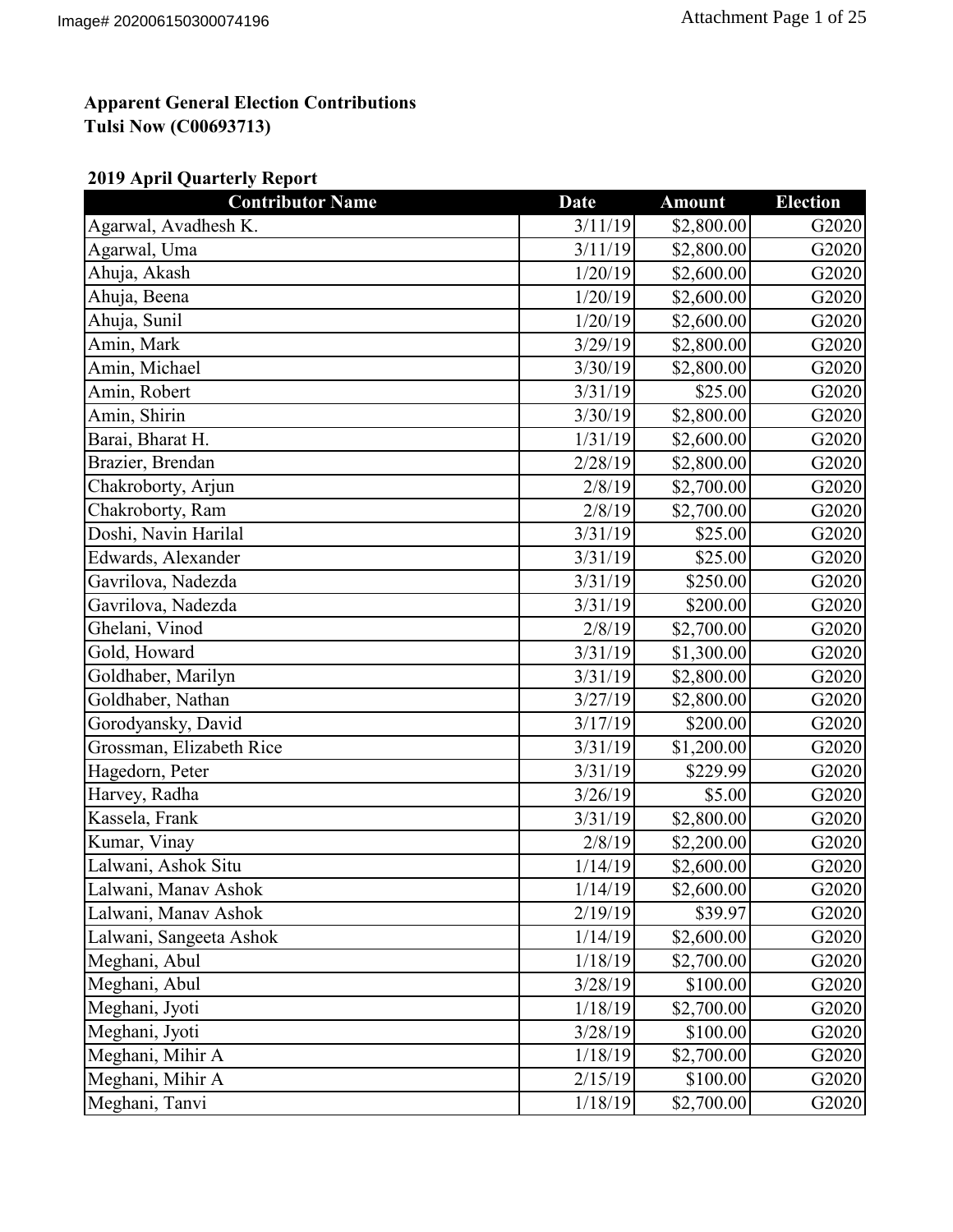| Meghani, Tanvi            | 2/15/19 | \$100.00   | G2020 |
|---------------------------|---------|------------|-------|
| Miller, James             | 2/28/19 | \$2,800.00 | G2020 |
| Misra, Anuruddh K.        | 2/13/19 | \$2,800.00 | G2020 |
| Nakao-Miller, Cheryl      | 2/28/19 | \$2,800.00 | G2020 |
| Pandit, Bansi             | 3/31/19 | \$450.00   | G2020 |
| Pandit, Priya             | 3/31/19 | \$2,800.00 | G2020 |
| Pandit, Rajiv             | 3/31/19 | \$2,800.00 | G2020 |
| Pandit, Vivek             | 3/31/19 | \$2,800.00 | G2020 |
| Parikh, Bhupesh C         | 3/27/19 | \$2,200.00 | G2020 |
| Patel, Archna             | 3/17/19 | \$2,800.00 | G2020 |
| Raj, Deepak               | 2/16/19 | \$2,800.00 | G2020 |
| Rosenberg, Andrew Neil    | 3/30/19 | \$2,800.00 | G2020 |
| Saigal, Rahul             | 2/8/19  | \$2,700.00 | G2020 |
| Saraiya, Chandresh        | 1/26/19 | \$2,700.00 | G2020 |
| Saraiya, Myrna            | 1/26/19 | \$2,700.00 | G2020 |
| Savani, Apexa             | 1/31/19 | \$2,600.00 | G2020 |
| Savani, Arun              | 1/31/19 | \$2,600.00 | G2020 |
| Savani, Bhaskar M         | 1/31/19 | \$2,600.00 | G2020 |
| Savani, Daksha            | 1/31/19 | \$2,600.00 | G2020 |
| Savani, Niranjan          | 1/31/19 | \$2,600.00 | G2020 |
| Savani, Rekha             | 1/31/19 | \$2,600.00 | G2020 |
| Saxena, Parag             | 1/22/19 | \$2,600.00 | G2020 |
| Shah, Dinesh M            | 3/28/19 | \$2,800.00 | G2020 |
| Shah, Neha                | 3/3/19  | \$2,800.00 | G2020 |
| Shah, Sheetal R           | 3/3/19  | \$2,800.00 | G2020 |
| Sharma, Vandana           | 3/24/19 | \$2,800.00 | G2020 |
| Sharma, Vivek             | 3/24/19 | \$2,800.00 | G2020 |
| Shroff, Mohak             | 3/17/19 | \$2,800.00 | G2020 |
| Shukla, Suhag A           | 1/20/19 | \$2,700.00 | G2020 |
| Singham, Neville          | 2/28/19 | \$2,800.00 | G2020 |
| Soni, Manish              | 3/9/19  | \$1,900.00 | G2020 |
| Suriyakumar, K            | 3/21/19 | \$2,800.00 | G2020 |
| Tennison, Sharon          | 3/16/19 | \$2,800.00 | G2020 |
| Tilak, Ravindra V         | 3/31/19 | \$2,200.00 | G2020 |
| Vaccaro, Anchal           | 1/20/19 | \$2,600.00 | G2020 |
| Vaccaro, Cristian         | 1/20/19 | \$2,600.00 | G2020 |
| Vasconcellos, Vaughn G.A. | 1/15/19 | \$2,700.00 | G2020 |
| Vejendla, Jaya Prasad     | 3/16/19 | \$2,800.00 | G2020 |
| Wadher, Mahesh Jayantilal | 1/17/19 | \$2,600.00 | G2020 |
| Wadher, Usha              | 3/30/19 | \$2,800.00 | G2020 |
| White, Ajita              | 3/27/19 | \$2,800.00 | G2020 |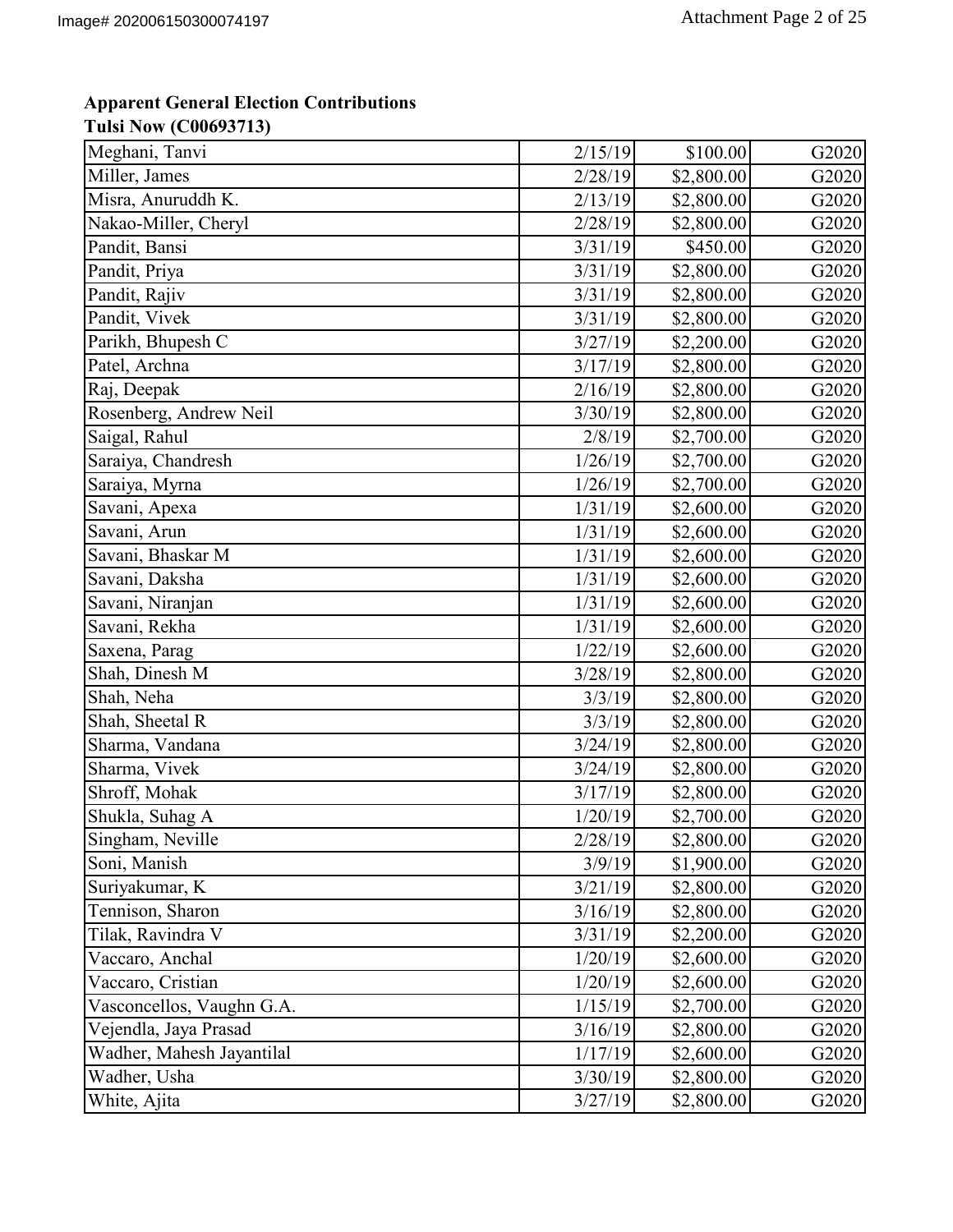| White,<br>Maniari        | 2/24/19     | \$2,800.00 | G2020 |
|--------------------------|-------------|------------|-------|
| Zala,<br>Jhanshvamsınh J | /30/19<br>J | \$200.00   | G2020 |

### **2019 July Quarterly Report**

| <b>Contributor Name</b>     | <b>Date</b> | <b>Amount</b> | <b>Election</b> |
|-----------------------------|-------------|---------------|-----------------|
| Amin, Robert                | 6/30/19     | \$2,800.00    | G2020           |
| Bhargava, Manoj             | 5/21/19     | \$2,800.00    | G2020           |
| Bhutada, Rishi              | 5/23/19     | \$100.00      | G2020           |
| Burdette, Justen            | 4/23/19     | \$150.00      | G2020           |
| Burdette, Justen            | 5/23/19     | \$250.00      | G2020           |
| Burdette, Justen            | 6/23/19     | \$250.00      | G2020           |
| Cossia Castiglioni, Orlando | 6/9/19      | \$489.97      | G2020           |
| Deysarkar, Asoke Kumar      | 4/16/19     | \$1,000.00    | G2020           |
| Dorsey, Jack                | 6/27/19     | \$2,800.00    | G2020           |
| Doshi, Navin Harilal        | 4/14/19     | \$2,200.00    | G2020           |
| Gold, Howard                | 6/30/19     | \$100.00      | G2020           |
| Guggenheim, Denise          | 4/19/19     | \$200.00      | G2020           |
| Guggenheim, Denise          | 5/20/19     | \$200.00      | G2020           |
| Guggenheim, Denise          | 6/7/19      | \$1.00        | G2020           |
| Hagedorn, Peter             | 4/7/19      | \$1,000.00    | G2020           |
| Hagedorn, Peter             | 6/23/19     | \$1,000.00    | G2020           |
| Harvey, Melani              | 4/18/19     | \$25.00       | G2020           |
| Harvey, Melani              | 5/19/19     | \$25.00       | G2020           |
| Harvey, Melani              | 6/18/19     | \$25.00       | G2020           |
| Herber, Jason               | 6/25/19     | \$168.27      | G2020           |
| Holden, Sandra              | 6/27/19     | \$1,200.00    | G2020           |
| Malik, Omeed                | 6/12/19     | \$2,800.00    | G2020           |
| Nagpal, Rajesh              | 6/8/19      | \$2,700.00    | G2020           |
| Nagpal, Sheetal             | 6/29/19     | \$2,700.00    | G2020           |
| Partovi, Ali                | 5/7/19      | \$2,800.00    | G2020           |
| Partovi, Hadi               | 6/27/19     | \$2,800.00    | G2020           |
| Patel, Mahesh               | 5/20/19     | \$2,300.00    | G2020           |
| Savjani, Gopal V            | 4/21/19     | \$2,200.00    | G2020           |
| Simon, Neal                 | 6/8/19      | \$2,800.00    | G2020           |
| Torres, Juan A              | 4/25/19     | \$100.00      | G2020           |
| Trahan, Miriam              | 6/30/19     | \$2,200.00    | G2020           |
| Yadav, Rishi                | 5/19/19     | \$2,800.00    | G2020           |
| Yoza, Allan                 | 5/9/19      | \$100.00      | G2020           |
| Yoza, Allan                 | 5/19/19     | \$250.00      | G2020           |
| Yoza, Allan                 | 5/21/19     | \$25.00       | G2020           |
| Yoza, Allan                 | 6/2/19      | \$108.00      | G2020           |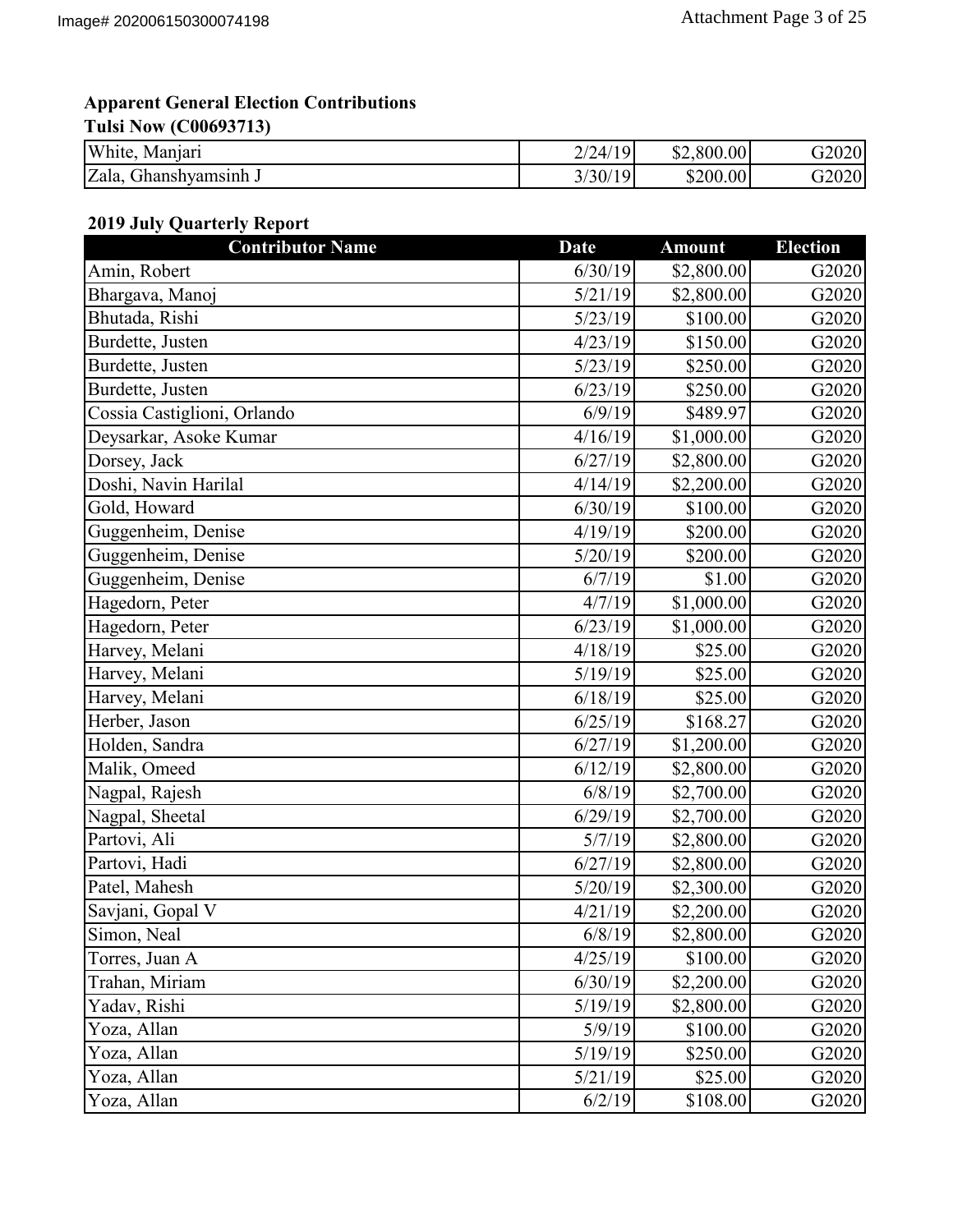| Yoza, Allan | 6/13/19 | \$108.00 | G2020 |
|-------------|---------|----------|-------|
| Yoza, Allan | 6/23/19 | \$108.00 | G2020 |
| Yoza, Allan | 6/23/19 | \$108.00 | G2020 |
| Yoza, Allan | 6/27/19 | \$25.00  | G2020 |
| Yoza, Allan | 6/30/19 | \$108.00 | G2020 |
| Yoza, Allan | 6/30/19 | \$3.00   | G2020 |
| Yoza, Allan | 6/30/19 | \$250.00 | G2020 |

## **2019 October Quarterly Report**

| <b>Contributor Name</b>     | <b>Date</b> | <b>Amount</b> | <b>Election</b> |
|-----------------------------|-------------|---------------|-----------------|
| Alcorn, Richard             | 9/29/19     | \$250.00      | G2020           |
| Allen, Nelson Jr            | 9/22/19     | \$35.00       | G2020           |
| Allen, Nelson<br>Jr         | 9/24/19     | \$50.00       | G2020           |
| Allen, Nelson Jr            | 9/29/19     | \$50.00       | G2020           |
| Amallal, Yassine            | 7/4/19      | \$1,000.00    | G2020           |
| Amallal, Yassine            | 8/4/19      | \$250.00      | G2020           |
| Amin, Mojgan                | 9/30/19     | \$2,200.00    | G2020           |
| Benter, William             | 8/6/19      | \$2,800.00    | G2020           |
| Burdette, Justen            | 7/23/19     | \$250.00      | G2020           |
| Burdette, Justen            | 8/22/19     | \$250.00      | G2020           |
| Burdette, Justen            | 9/22/19     | \$250.00      | G2020           |
| Coale, John P               | 7/10/19     | \$450.00      | G2020           |
| Coatsworth, Patricia        | 9/19/19     | \$19.00       | G2020           |
| Coatsworth, Patricia        | 9/26/19     | \$26.00       | G2020           |
| Coatsworth, Patricia        | 9/30/19     | \$250.00      | G2020           |
| Copeland, Linda             | 7/28/19     | \$40.00       | G2020           |
| Copeland, Linda             | 8/4/19      | \$1,600.00    | G2020           |
| Copeland, Linda             | 8/8/19      | \$50.00       | G2020           |
| Copeland, Linda             | 8/11/19     | \$50.00       | G2020           |
| Copeland, Linda             | 9/8/19      | \$50.00       | G2020           |
| Copeland, Linda             | 9/29/19     | \$7.00        | G2020           |
| Copeland, Linda             | 9/30/19     | \$1,000.00    | G2020           |
| Cossia Castiglioni, Orlando | 7/23/19     | \$10.00       | G2020           |
| Deangelis, Jeffrey          | 9/8/19      | \$1,500.00    | G2020           |
| Deangelis, Jeffrey          | 9/29/19     | \$1,300.00    | G2020           |
| Demarest, Sylvia            | 9/26/19     | \$75.00       | G2020           |
| Deshpande, Gururaj (Desh)   | 8/11/19     | \$25.00       | G2020           |
| Gabbard, Carol P            | 9/26/19     | \$37.78       | G2020           |
| Galanti, David              | 9/29/19     | \$200.00      | G2020           |
| Gold, Howard                | 9/30/19     | \$1,400.00    | G2020           |
| Goodwin, Richard H. Jr      | 7/15/19     | \$1,400.00    | G2020           |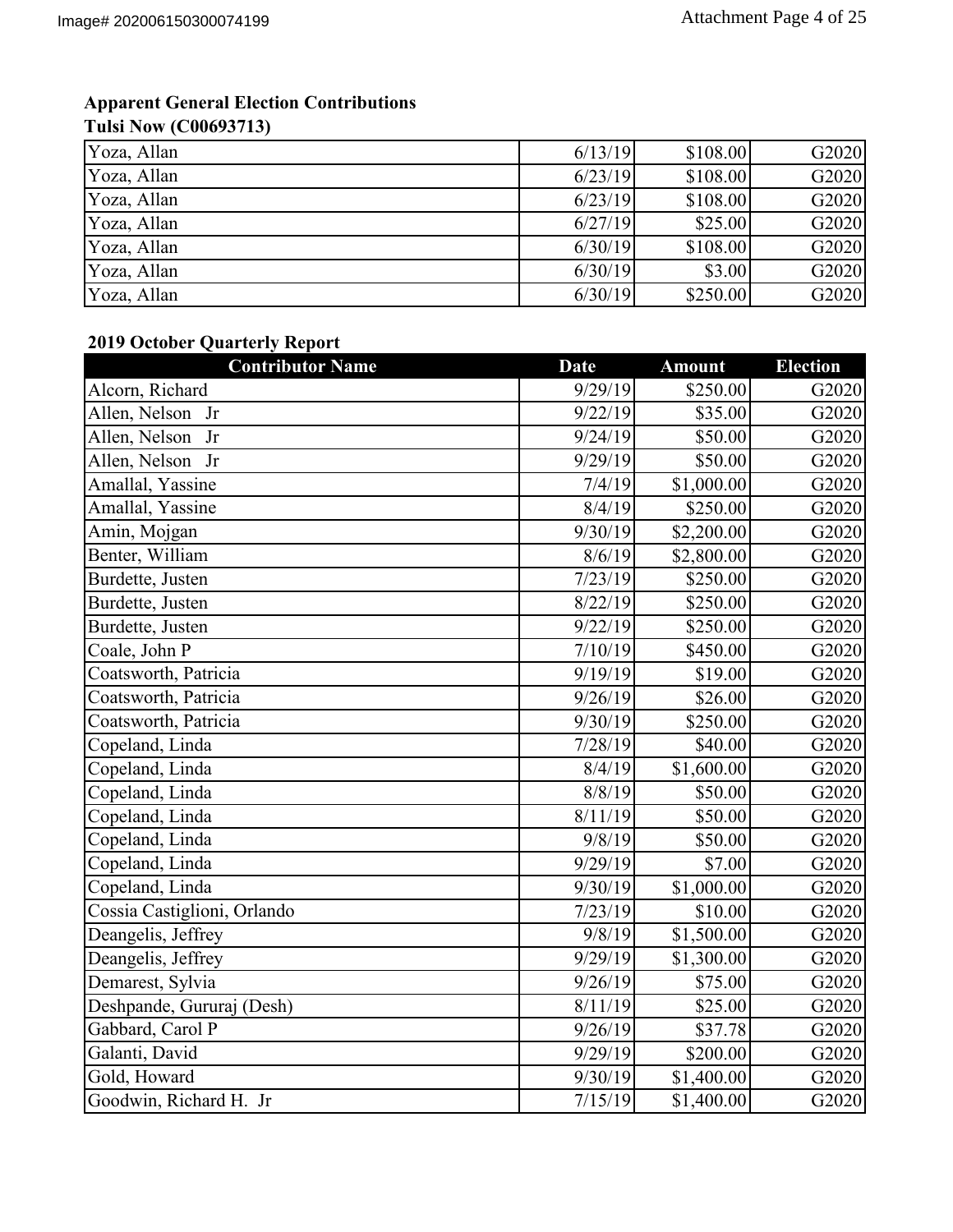## **Apparent General Election Contributions**

#### **Tulsi Now (C00693713)**

| Goodwin, Richard H. Jr | 7/27/19 | \$50.00    | G2020 |
|------------------------|---------|------------|-------|
| Goodwin, Richard H. Jr | 8/27/19 | \$50.00    | G2020 |
| Goodwin, Richard H. Jr | 9/27/19 | \$50.00    | G2020 |
| Harvey, Melani         | 7/18/19 | \$25.00    | G2020 |
| Harvey, Melani         | 8/18/19 | \$25.00    | G2020 |
| Harvey, Melani         | 8/25/19 | \$3.00     | G2020 |
| Harvey, Melani         | 9/15/19 | \$1.00     | G2020 |
| Harvey, Melani         | 9/19/19 | \$25.00    | G2020 |
| Holmes, David          | 9/24/19 | \$200.00   | G2020 |
| Lears, Karen           | 9/30/19 | \$100.00   | G2020 |
| Lentz, Jerry           | 8/22/19 | \$2,800.00 | G2020 |
| Means, Paul            | 8/22/19 | \$300.00   | G2020 |
| Pandit, Bansi          | 7/9/19  | \$5.00     | G2020 |
| Pandit, Bansi          | 7/29/19 | \$5.00     | G2020 |
| Pandit, Bansi          | 8/31/19 | \$5.00     | G2020 |
| Pandit, Bansi          | 9/24/19 | \$5.00     | G2020 |
| Pandit, Bansi          | 9/29/19 | \$10.00    | G2020 |
| Pandit, Bansi          | 9/29/19 | \$12.00    | G2020 |
| Patel, Mahesh          | 8/25/19 | \$500.00   | G2020 |
| Pitts, Timothy         | 9/12/19 | \$27.60    | G2020 |
| Pitts, Timothy         | 9/12/19 | \$38.00    | G2020 |
| Pitts, Timothy         | 9/15/19 | \$10.00    | G2020 |
| Pitts, Timothy         | 9/15/19 | \$63.00    | G2020 |
| Pitts, Timothy         | 9/15/19 | \$19.00    | G2020 |
| Pitts, Timothy         | 9/15/19 | \$25.00    | G2020 |
| Pitts, Timothy         | 9/15/19 | \$29.00    | G2020 |
| Pitts, Timothy         | 9/26/19 | \$3.00     | G2020 |
| Pitts, Timothy         | 9/26/19 | \$19.00    | G2020 |
| Pitts, Timothy         | 9/26/19 | \$10.00    | G2020 |
| Pitts, Timothy         | 9/26/19 | \$19.00    | G2020 |
| Pitts, Timothy         | 9/26/19 | \$36.00    | G2020 |
| Pitts, Timothy         | 9/26/19 | \$92.00    | G2020 |
| Pitts, Timothy         | 9/26/19 | \$67.00    | G2020 |
| Ramsay, Meredith       | 8/22/19 | \$330.00   | G2020 |
| Ramsay, Meredith       | 8/31/19 | \$15.00    | G2020 |
| Ramsay, Meredith       | 9/19/19 | \$25.00    | G2020 |
| Ramsay, Meredith       | 9/22/19 | \$500.00   | G2020 |
| Ramsay, Meredith       | 9/30/19 | \$15.00    | G2020 |
| Severns, Maria         | 8/8/19  | \$2,800.00 | G2020 |
| Shamsin, Ahmad         | 7/2/19  | \$1,000.00 | G2020 |
| Shamsin, Ahmad         | 7/4/19  | \$1,000.00 | G2020 |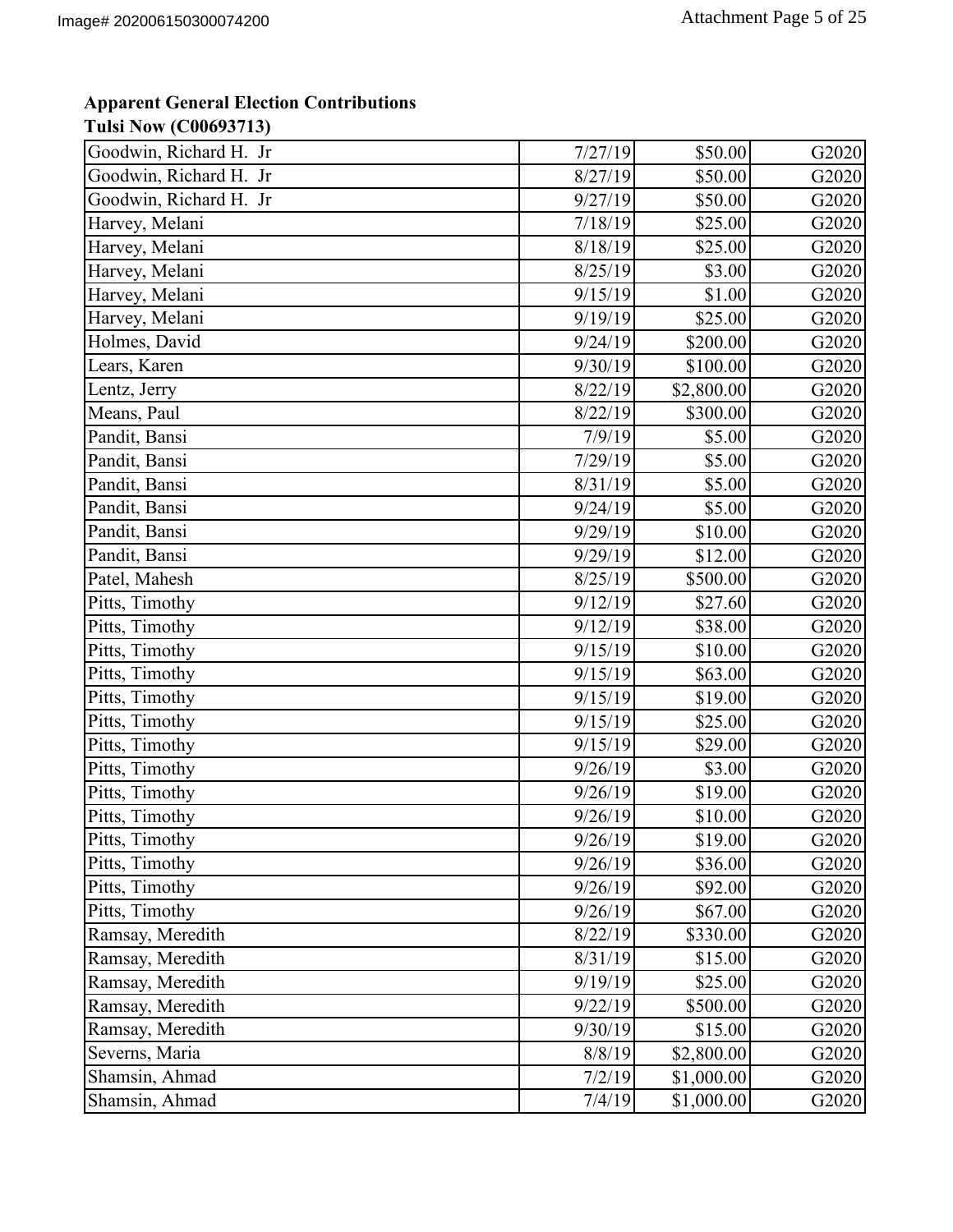| Shamsin, Ahmad     | 7/4/19  | \$800.00   | G2020 |
|--------------------|---------|------------|-------|
| Shanholtzer, Kevin | 8/31/19 | \$79.98    | G2020 |
| Singer, Janet      | 8/15/19 | \$51.00    | G2020 |
| Singer, Michael    | 7/2/19  | \$7.00     | G2020 |
| Smith, Richard     | 8/8/19  | \$20.00    | G2020 |
| Stein, Greg        | 9/30/19 | \$2,800.00 | G2020 |
| Stock, Virginia    | 9/26/19 | \$2,800.00 | G2020 |
| Wilkenfeld, Justin | 9/30/19 | \$100.00   | G2020 |
| Wong, Linda        | 9/15/19 | \$1.00     | G2020 |
| Wong, Linda        | 9/15/19 | \$200.00   | G2020 |
| Yatteau, Don H.    | 9/18/19 | \$100.00   | G2020 |
| Yatteau, Don H.    | 9/26/19 | \$100.00   | G2020 |
| Yatteau, Don H.    | 9/30/19 | \$100.00   | G2020 |
| Yoza, Allan        | 7/25/19 | \$100.00   | G2020 |
| Yoza, Allan        | 8/22/19 | \$108.00   | G2020 |
| Yoza, Allan        | 8/25/19 | \$100.00   | G2020 |
| Yoza, Allan        | 8/31/19 | \$50.00    | G2020 |
| Yoza, Allan        | 9/19/19 | \$11.00    | G2020 |
| Yoza, Allan        | 9/30/19 | \$250.00   | G2020 |

### **2019 Year End Report**

| <b>Contributor Name</b> | <b>Date</b> | <b>Amount</b> | <b>Election</b> |
|-------------------------|-------------|---------------|-----------------|
| Agrawal, Hari P         | 11/13/19    | \$2,800.00    | G2020           |
| Albro, Leslie           | 11/17/19    | \$45.00       | G2020           |
| Albro, Leslie           | 11/21/19    | \$70.00       | G2020           |
| Albro, Leslie           | 11/30/19    | \$19.00       | G2020           |
| Albro, Leslie           | 11/30/19    | \$30.00       | G2020           |
| Albro, Leslie           | 12/5/19     | \$45.00       | G2020           |
| Alcorn, Richard         | 10/15/19    | \$250.00      | G2020           |
| Alcorn, Richard         | 11/24/19    | \$100.00      | G2020           |
| Alcorn, Richard         | 12/15/19    | \$250.00      | G2020           |
| Alcorn, Richard         | 12/29/19    | \$100.00      | G2020           |
| Allen, Nelson Jr        | 10/6/19     | \$50.00       | G2020           |
| Allen, Nelson Jr        | 10/6/19     | \$50.00       | G2020           |
| Allen, Nelson Jr        | 10/13/19    | \$50.00       | G2020           |
| Allen, Nelson Jr        | 10/15/19    | \$100.00      | G2020           |
| Allen, Nelson Jr        | 10/20/19    | \$50.00       | G2020           |
| Allen, Nelson Jr        | 10/20/19    | \$50.00       | G2020           |
| Allen, Nelson Jr        | 10/31/19    | \$25.00       | G2020           |
| Allen, Nelson Jr        | 11/19/19    | \$50.00       | G2020           |
| Allen, Nelson Jr        | 11/21/19    | \$25.00       | G2020           |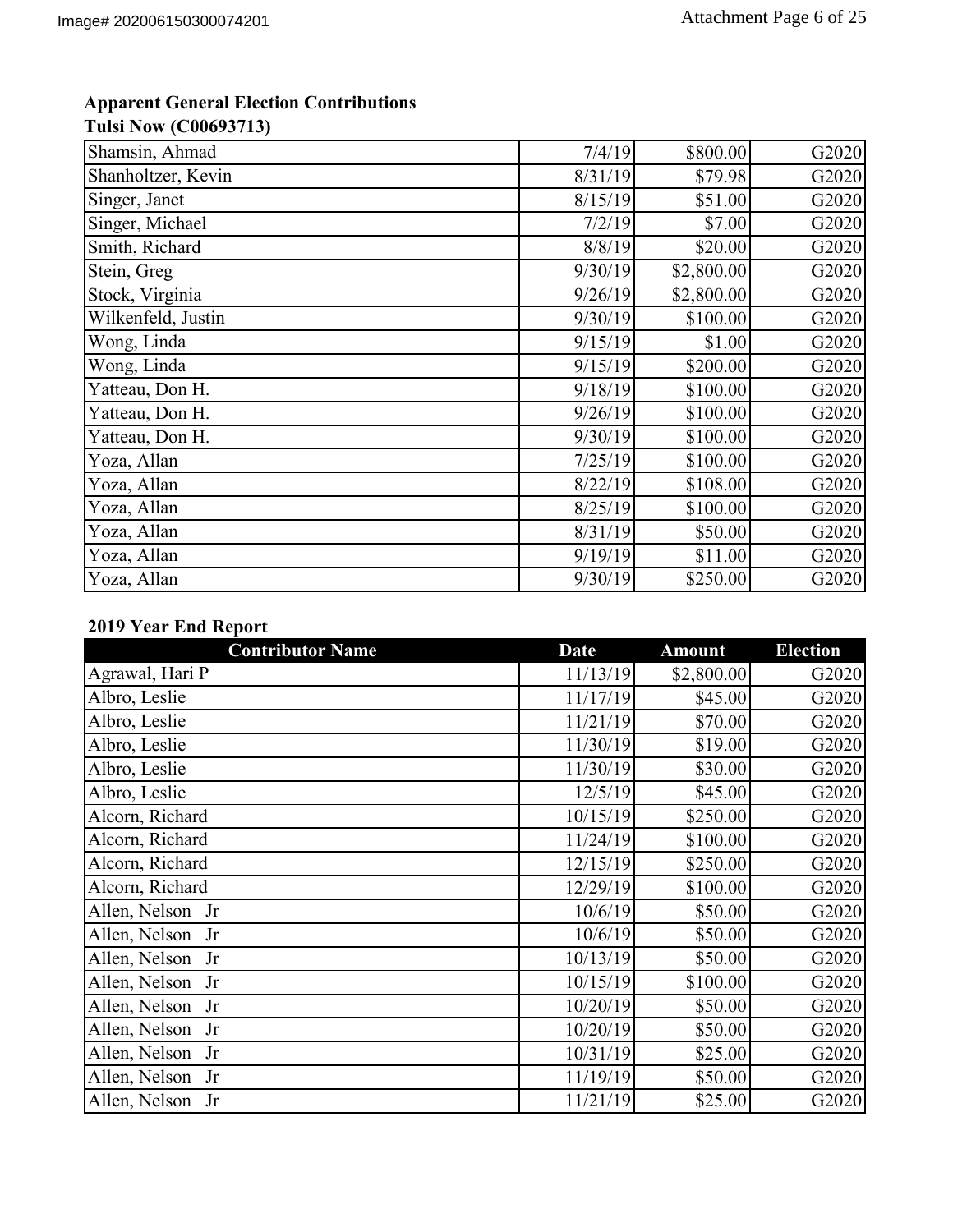| Allen, Nelson<br>Jr    | 11/28/19 | \$55.00  | G2020 |
|------------------------|----------|----------|-------|
| Allen, Nelson<br>Jr    | 12/3/19  | \$50.00  | G2020 |
| Allen, Nelson<br>Jr    | 12/10/19 | \$50.00  | G2020 |
| Allen, Nelson<br>Jr    | 12/17/19 | \$50.00  | G2020 |
| Allen, Nelson<br>Jr    | 12/26/19 | \$250.00 | G2020 |
| Allen, Nelson<br>Jr    | 12/29/19 | \$35.00  | G2020 |
| Allen, Nelson Jr       | 12/31/19 | \$50.00  | G2020 |
| Badi, Arunkumar N      | 11/30/19 | \$25.00  | G2020 |
| Barbour, Kathryn       | 12/19/19 | \$25.00  | G2020 |
| Barksdale, James       | 11/19/19 | \$700.00 | G2020 |
| Barton, Steve          | 11/17/19 | \$950.00 | G2020 |
| Begoun, Paula          | 10/20/19 | \$100.00 | G2020 |
| Bell, Judith F.        | 12/10/19 | \$195.00 | G2020 |
| Brown, David           | 10/1/19  | \$500.00 | G2020 |
| Brown, David           | 10/15/19 | \$40.00  | G2020 |
| Brown, David           | 11/3/19  | \$500.00 | G2020 |
| Brown, David           | 11/17/19 | \$40.00  | G2020 |
| Brown, David           | 12/1/19  | \$500.00 | G2020 |
| Brown, David           | 12/15/19 | \$40.00  | G2020 |
| Burkert, Volker        | 12/15/19 | \$50.00  | G2020 |
| Burkert, Volker        | 12/31/19 | \$100.00 | G2020 |
| Caballero, Angel       | 12/31/19 | \$50.00  | G2020 |
| Caballero, Angel       | 12/31/19 | \$75.00  | G2020 |
| Clark, Richard Douglas | 12/26/19 | \$50.00  | G2020 |
| Coatsworth, Patricia   | 10/3/19  | \$25.00  | G2020 |
| Coatsworth, Patricia   | 10/8/19  | \$25.00  | G2020 |
| Coatsworth, Patricia   | 10/13/19 | \$100.00 | G2020 |
| Coatsworth, Patricia   | 10/15/19 | \$100.00 | G2020 |
| Coatsworth, Patricia   | 10/20/19 | \$19.00  | G2020 |
| Coatsworth, Patricia   | 10/20/19 | \$50.00  | G2020 |
| Coatsworth, Patricia   | 10/27/19 | \$75.00  | G2020 |
| Coatsworth, Patricia   | 10/27/19 | \$26.00  | G2020 |
| Coatsworth, Patricia   | 10/29/19 | \$50.00  | G2020 |
| Coatsworth, Patricia   | 10/31/19 | \$75.00  | G2020 |
| Coatsworth, Patricia   | 11/3/19  | \$25.00  | G2020 |
| Coatsworth, Patricia   | 11/10/19 | \$25.00  | G2020 |
| Coatsworth, Patricia   | 11/17/19 | \$50.00  | G2020 |
| Coatsworth, Patricia   | 11/19/19 | \$19.00  | G2020 |
| Coatsworth, Patricia   | 11/21/19 | \$50.00  | G2020 |
| Coatsworth, Patricia   | 11/26/19 | \$100.00 | G2020 |
| Coatsworth, Patricia   | 11/26/19 | \$26.00  | G2020 |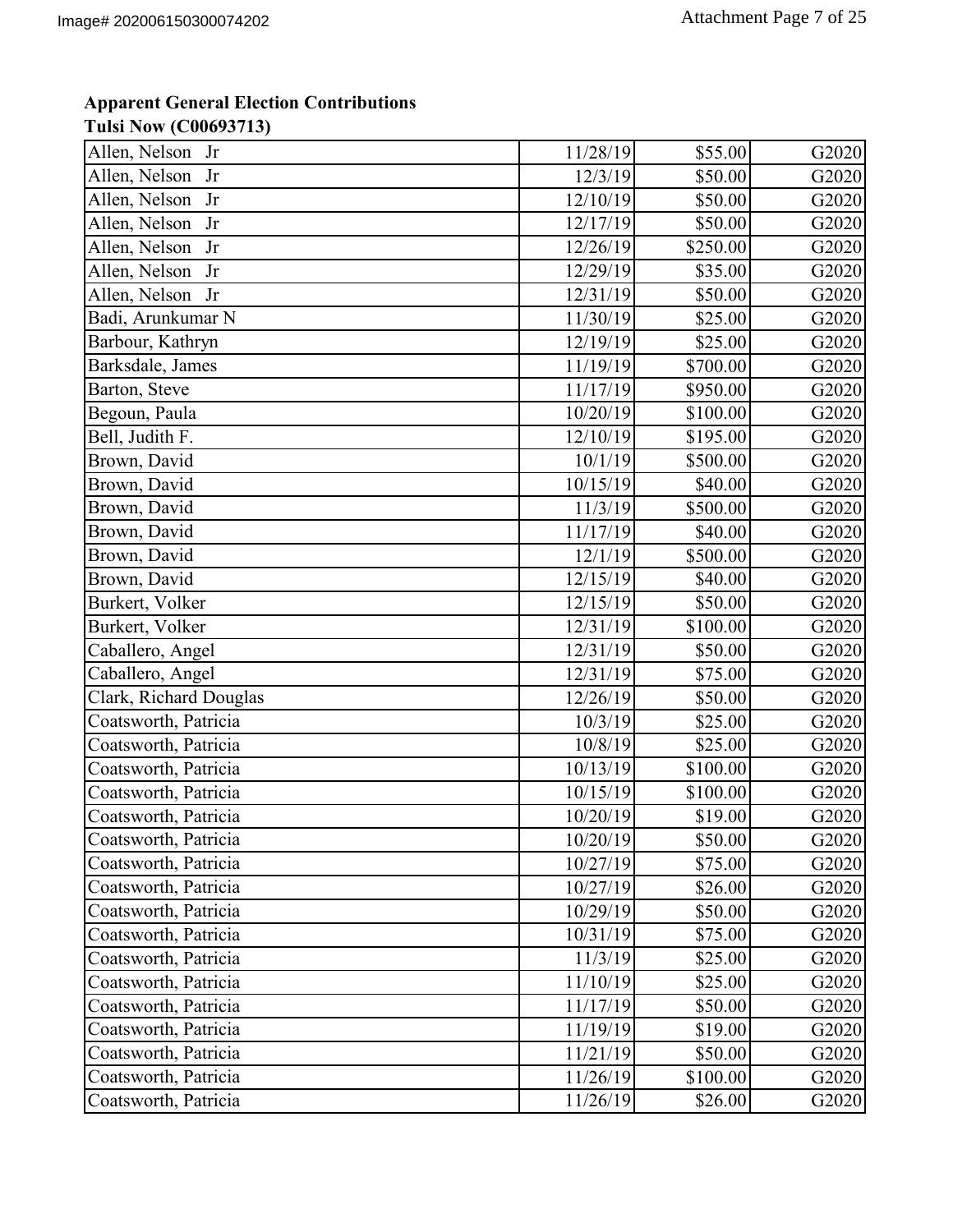| Coatsworth, Patricia   | 12/3/19  | \$25.00    | G2020 |
|------------------------|----------|------------|-------|
| Coatsworth, Patricia   | 12/8/19  | \$25.00    | G2020 |
| Coatsworth, Patricia   | 12/17/19 | \$250.00   | G2020 |
| Coatsworth, Patricia   | 12/19/19 | \$19.00    | G2020 |
| Coatsworth, Patricia   | 12/26/19 | \$26.00    | G2020 |
| Copeland, Linda        | 10/20/19 | \$3.00     | G2020 |
| Deloache, Christine    | 12/8/19  | \$100.00   | G2020 |
| Demarest, Sylvia       | 10/20/19 | \$100.00   | G2020 |
| Demarest, Sylvia       | 11/5/19  | \$100.00   | G2020 |
| Demarest, Sylvia       | 11/26/19 | \$100.00   | G2020 |
| Ditson, Lyman          | 12/26/19 | \$50.00    | G2020 |
| Donegan, Matthew       | 12/31/19 | \$34.00    | G2020 |
| Drummond, Charles      | 11/5/19  | \$100.00   | G2020 |
| Emerich, James         | 10/10/19 | \$100.00   | G2020 |
| Emerich, James         | 10/15/19 | \$100.00   | G2020 |
| Emerich, James         | 10/20/19 | \$100.00   | G2020 |
| Emerich, James         | 10/20/19 | \$100.00   | G2020 |
| Emerich, James         | 10/27/19 | \$100.00   | G2020 |
| Emerich, James         | 11/14/19 | \$250.00   | G2020 |
| Emerich, James         | 11/20/19 | \$62.77    | G2020 |
| Emerich, James         | 11/21/19 | \$100.00   | G2020 |
| Emerich, James         | 11/26/19 | \$100.00   | G2020 |
| Emerich, James         | 11/30/19 | \$100.00   | G2020 |
| Emerich, James         | 12/5/19  | \$100.00   | G2020 |
| Emerich, James         | 12/19/19 | \$100.00   | G2020 |
| Emerich, James         | 12/29/19 | \$100.00   | G2020 |
| Frammolino, Ralph A.   | 11/12/19 | \$475.00   | G2020 |
| Galanti, David         | 11/30/19 | \$500.00   | G2020 |
| Gardner, Dorsey        | 11/5/19  | \$25.00    | G2020 |
| Gayeski, Troy          | 10/23/19 | \$2,800.00 | G2020 |
| Goodwin, Richard H. Jr | 10/8/19  | \$100.00   | G2020 |
| Goodwin, Richard H. Jr | 10/27/19 | \$50.00    | G2020 |
| Goodwin, Richard H. Jr | 11/27/19 | \$50.00    | G2020 |
| Goodwin, Richard H. Jr | 12/27/19 | \$50.00    | G2020 |
| Gordy, Stefan          | 11/13/19 | \$2,800.00 | G2020 |
| Hand, Thomas           | 10/27/19 | \$25.00    | G2020 |
| Harris, Jb             | 11/12/19 | \$2,200.00 | G2020 |
| Harvey, Melani         | 10/17/19 | \$20.00    | G2020 |
| Harvey, Melani         | 10/20/19 | \$25.00    | G2020 |
| Harvey, Melani         | 11/19/19 | \$25.00    | G2020 |
| Harvey, Melani         | 12/19/19 | \$25.00    | G2020 |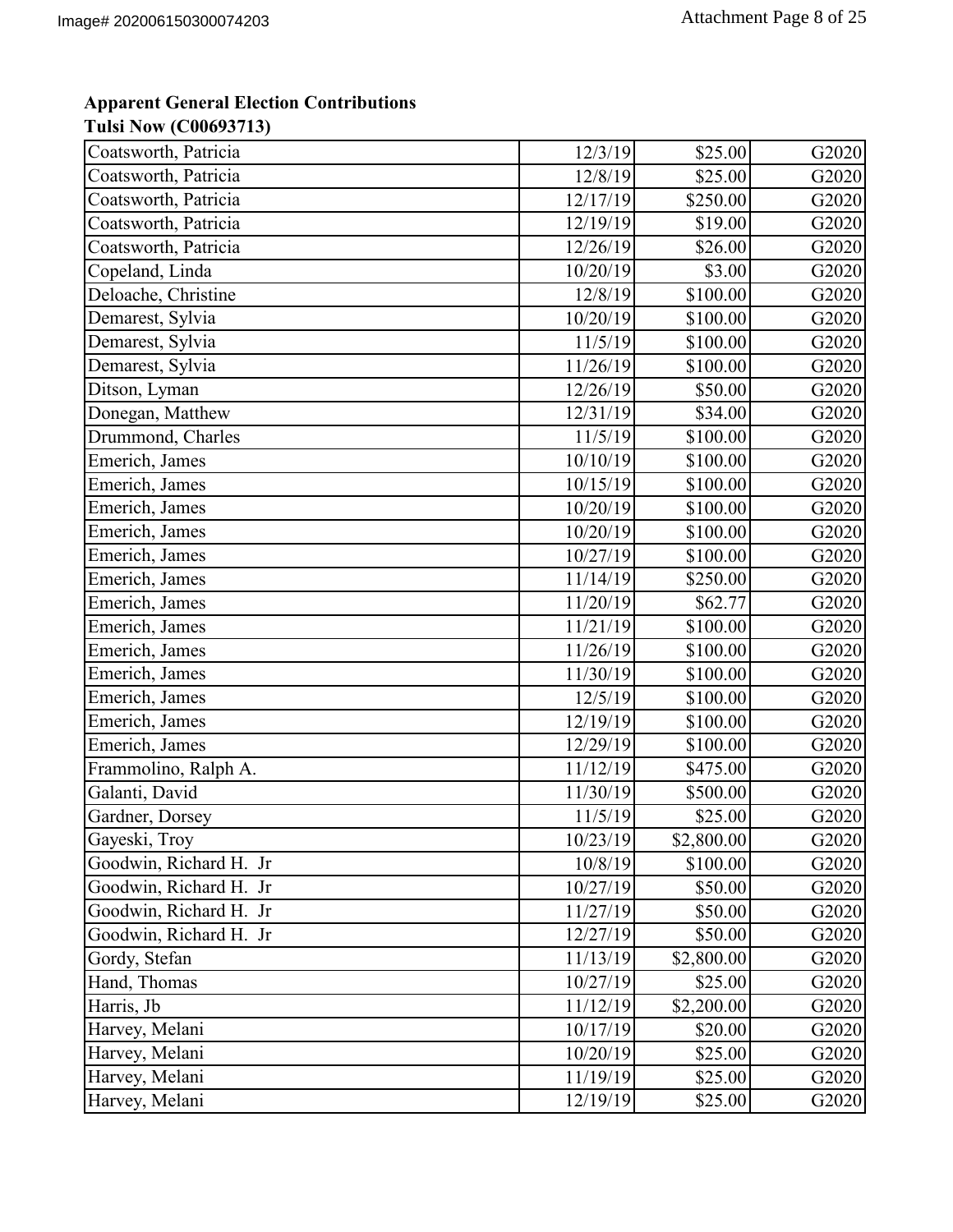| Harvey, Melani        | 12/31/19 | \$5.00     | G2020 |
|-----------------------|----------|------------|-------|
| Harvey, Michael D     | 10/31/19 | \$2,800.00 | G2020 |
| Harvey, Radha         | 10/31/19 | \$2,800.00 | G2020 |
| Herter, Frederic P Jr | 12/3/19  | \$20.00    | G2020 |
| Holden, Sandra        | 11/1/19  | \$750.00   | G2020 |
| Hormel, Smokey        | 10/20/19 | \$180.00   | G2020 |
| Hormel, Smokey        | 11/14/19 | \$450.00   | G2020 |
| Hormel, Smokey        | 11/30/19 | \$450.00   | G2020 |
| Kanevich, Michael     | 12/15/19 | \$19.00    | G2020 |
| Kanevich, Michael     | 12/19/19 | \$100.00   | G2020 |
| Kanevich, Michael     | 12/19/19 | \$100.00   | G2020 |
| Kanevich, Michael     | 12/24/19 | \$100.00   | G2020 |
| Klein, Joel           | 10/15/19 | \$200.00   | G2020 |
| Lalwani, Manav Ashok  | 10/15/19 | \$50.00    | G2020 |
| Lears, Jackson        | 10/31/19 | \$37.00    | G2020 |
| Lears, Jackson        | 11/7/19  | \$25.00    | G2020 |
| Lears, Jackson        | 11/26/19 | \$250.00   | G2020 |
| Lears, Karen          | 10/15/19 | \$100.00   | G2020 |
| Lears, Karen          | 10/20/19 | \$100.00   | G2020 |
| Lears, Karen          | 10/24/19 | \$100.00   | G2020 |
| Lears, Karen          | 10/29/19 | \$500.00   | G2020 |
| Lears, Karen          | 11/7/19  | \$25.00    | G2020 |
| Lears, Karen          | 11/7/19  | \$25.00    | G2020 |
| Lears, Karen          | 11/14/19 | \$25.00    | G2020 |
| Lears, Karen          | 11/26/19 | \$100.00   | G2020 |
| Lears, Karen          | 11/26/19 | \$100.00   | G2020 |
| Lentz, Norman         | 11/28/19 | \$700.00   | G2020 |
| Logan, Celine K       | 12/22/19 | \$100.00   | G2020 |
| Lombardero, Manuel    | 12/29/19 | \$100.00   | G2020 |
| McCarroll, Andy       | 12/31/19 | \$500.00   | G2020 |
| Means, Paul           | 11/14/19 | \$19.00    | G2020 |
| Means, Paul           | 11/21/19 | \$100.00   | G2020 |
| Means, Paul           | 11/26/19 | \$100.00   | G2020 |
| Means, Paul           | 12/5/19  | \$37.00    | G2020 |
| Means, Paul           | 12/8/19  | \$37.00    | G2020 |
| Means, Paul           | 12/12/19 | \$50.00    | G2020 |
| Monnin, Chad          | 10/20/19 | \$232.00   | G2020 |
| Monnin, Chad          | 11/7/19  | \$50.00    | G2020 |
| Monnin, Chad          | 12/17/19 | \$25.00    | G2020 |
| Pitts, Timothy        | 11/10/19 | \$1.00     | G2020 |
| Pitts, Timothy        | 12/10/19 | \$1.00     | G2020 |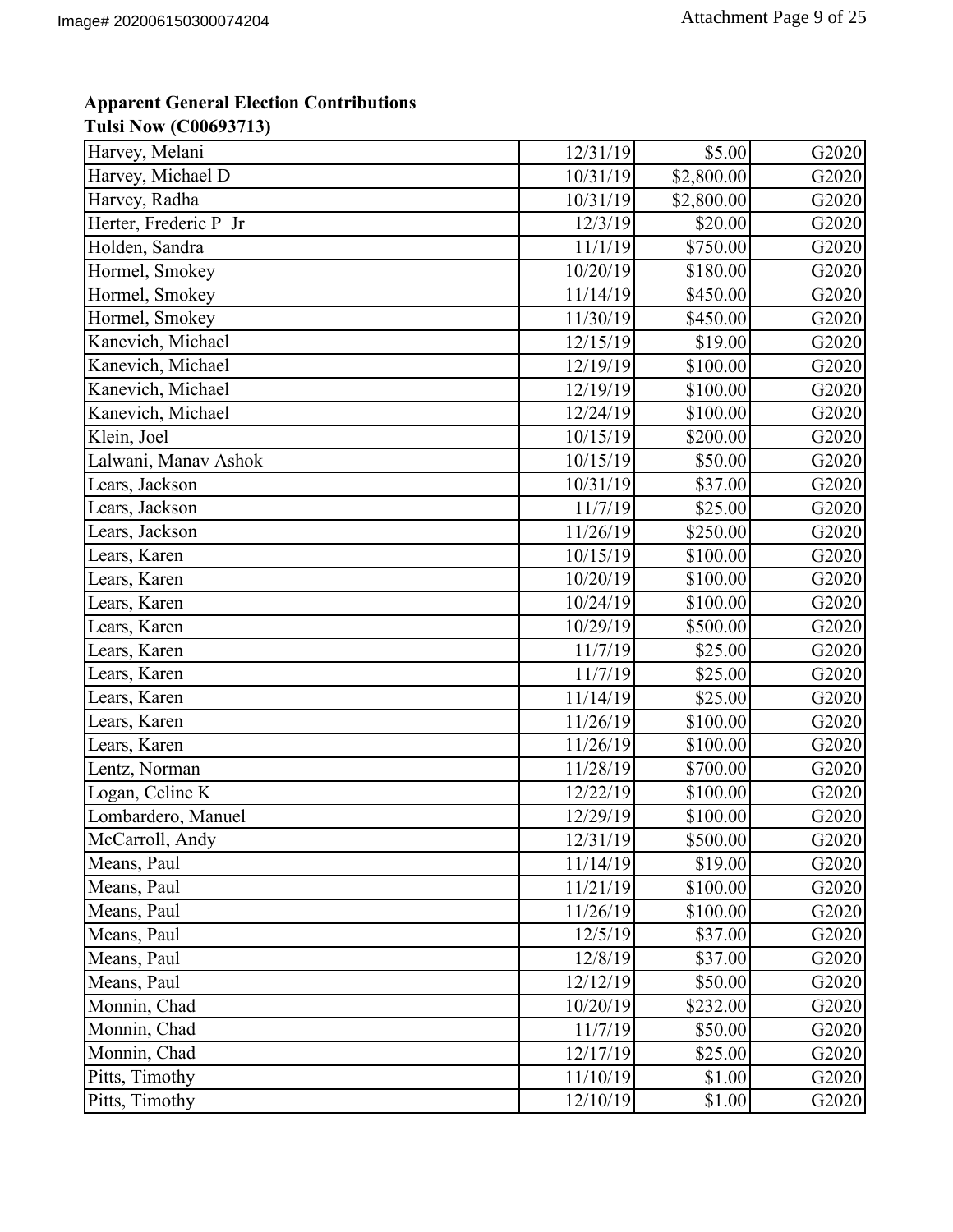| Ramsay, Meredith    | 10/20/19 | \$25.00    | G2020 |
|---------------------|----------|------------|-------|
| Ramsay, Meredith    | 10/31/19 | \$15.00    | G2020 |
| Ramsay, Meredith    | 11/19/19 | \$25.00    | G2020 |
| Ramsay, Meredith    | 11/30/19 | \$15.00    | G2020 |
| Ramsay, Meredith    | 12/19/19 | \$25.00    | G2020 |
| Ramsay, Meredith    | 12/31/19 | \$15.00    | G2020 |
| Reid, Steve         | 11/21/19 | \$100.00   | G2020 |
| Rivera, Alice       | 12/27/19 | \$200.00   | G2020 |
| Robinson, Doug      | 11/13/19 | \$2,800.00 | G2020 |
| Sastry, Balakrishna | 11/3/19  | \$2.00     | G2020 |
| Scioneaux, Scott    | 12/8/19  | \$1,000.00 | G2020 |
| Singer, Michael     | 10/15/19 | \$91.51    | G2020 |
| Spalding, Esperanza | 11/3/19  | \$250.00   | G2020 |
| Spalding, Esperanza | 11/24/19 | \$100.00   | G2020 |
| Spalding, Esperanza | 12/1/19  | \$250.00   | G2020 |
| Spalding, Esperanza | 12/24/19 | \$100.00   | G2020 |
| Tabak, Joseph       | 12/19/19 | \$2,800.00 | G2020 |
| Torres, Juan A      | 10/15/19 | \$32.71    | G2020 |
| Torres, Juan A      | 10/15/19 | \$32.71    | G2020 |
| Torres, Juan A      | 10/17/19 | \$32.71    | G2020 |
| Torres, Juan A      | 10/19/19 | \$32.71    | G2020 |
| Torres, Juan A      | 10/19/19 | \$32.71    | G2020 |
| Torres, Juan A      | 10/19/19 | \$32.71    | G2020 |
| Torres, Juan A      | 10/21/19 | \$32.71    | G2020 |
| Torres, Juan A      | 10/21/19 | \$37.78    | G2020 |
| Torres, Juan A      | 10/21/19 | \$11.78    | G2020 |
| Torres, Juan A      | 10/21/19 | \$32.78    | G2020 |
| Torres, Juan A      | 10/25/19 | \$32.71    | G2020 |
| Torres, Juan A      | 10/25/19 | \$37.78    | G2020 |
| Torres, Juan A      | 10/25/19 | \$32.71    | G2020 |
| Torres, Juan A      | 10/26/19 | \$32.71    | G2020 |
| Torres, Juan A      | 10/29/19 | \$37.78    | G2020 |
| Torres, Juan A      | 10/29/19 | \$32.71    | G2020 |
| Torres, Juan A      | 11/8/19  | \$37.78    | G2020 |
| Trawick, Margaret   | 11/14/19 | \$50.00    | G2020 |
| Trawick, Margaret   | 11/14/19 | \$50.00    | G2020 |
| Trawick, Margaret   | 11/14/19 | \$12.00    | G2020 |
| Trawick, Margaret   | 11/17/19 | \$100.00   | G2020 |
| Trawick, Margaret   | 11/17/19 | \$50.00    | G2020 |
| Trawick, Margaret   | 11/17/19 | \$25.00    | G2020 |
| Trawick, Margaret   | 11/21/19 | \$25.00    | G2020 |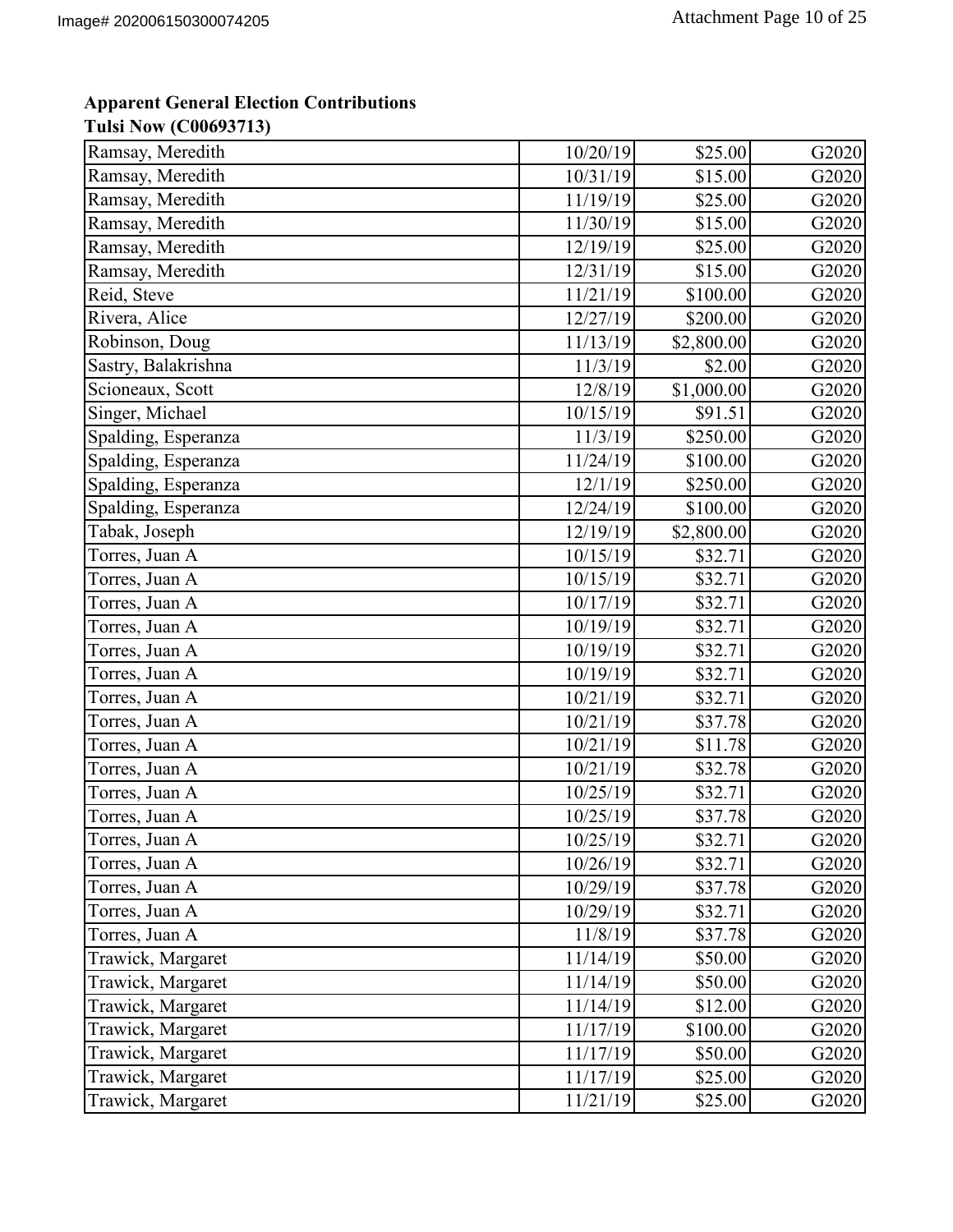| Trawick, Margaret | 11/24/19 | \$100.00 | G2020 |
|-------------------|----------|----------|-------|
| Trawick, Margaret | 11/24/19 | \$5.00   | G2020 |
| Trawick, Margaret | 11/24/19 | \$5.00   | G2020 |
| Trawick, Margaret | 11/24/19 | \$25.00  | G2020 |
| Trawick, Margaret | 11/24/19 | \$100.00 | G2020 |
| Trawick, Margaret | 11/24/19 | \$25.00  | G2020 |
| Trawick, Margaret | 11/26/19 | \$50.00  | G2020 |
| Trawick, Margaret | 11/26/19 | \$5.00   | G2020 |
| Trawick, Margaret | 11/28/19 | \$25.00  | G2020 |
| Trawick, Margaret | 11/28/19 | \$100.00 | G2020 |
| Trawick, Margaret | 11/30/19 | \$100.00 | G2020 |
| Trawick, Margaret | 11/30/19 | \$100.00 | G2020 |
| Trawick, Margaret | 11/30/19 | \$100.00 | G2020 |
| Trawick, Margaret | 11/30/19 | \$25.00  | G2020 |
| Trawick, Margaret | 12/1/19  | \$19.00  | G2020 |
| Trawick, Margaret | 12/1/19  | \$100.00 | G2020 |
| Trawick, Margaret | 12/1/19  | \$50.00  | G2020 |
| Trawick, Margaret | 12/3/19  | \$5.00   | G2020 |
| Trawick, Margaret | 12/3/19  | \$5.00   | G2020 |
| Trawick, Margaret | 12/5/19  | \$5.00   | G2020 |
| Trawick, Margaret | 12/5/19  | \$19.00  | G2020 |
| Trawick, Margaret | 12/5/19  | \$5.00   | G2020 |
| Trawick, Margaret | 12/5/19  | \$25.00  | G2020 |
| Trawick, Margaret | 12/8/19  | \$25.00  | G2020 |
| Trawick, Margaret | 12/8/19  | \$100.00 | G2020 |
| Trawick, Margaret | 12/8/19  | \$100.00 | G2020 |
| Trawick, Margaret | 12/12/19 | \$100.00 | G2020 |
| Trawick, Margaret | 12/15/19 | \$25.00  | G2020 |
| Trawick, Margaret | 12/15/19 | \$50.00  | G2020 |
| Trawick, Margaret | 12/15/19 | \$50.00  | G2020 |
| Trawick, Margaret | 12/15/19 | \$100.00 | G2020 |
| Trawick, Margaret | 12/17/19 | \$50.00  | G2020 |
| Trawick, Margaret | 12/17/19 | \$25.00  | G2020 |
| Trawick, Margaret | 12/22/19 | \$25.00  | G2020 |
| Trawick, Margaret | 12/22/19 | \$100.00 | G2020 |
| Trawick, Margaret | 12/24/19 | \$5.00   | G2020 |
| Trawick, Margaret | 12/24/19 | \$25.00  | G2020 |
| Trawick, Margaret | 12/24/19 | \$100.00 | G2020 |
| Trawick, Margaret | 12/24/19 | \$5.00   | G2020 |
| Trawick, Margaret | 12/24/19 | \$25.00  | G2020 |
| Trawick, Margaret | 12/26/19 | \$50.00  | G2020 |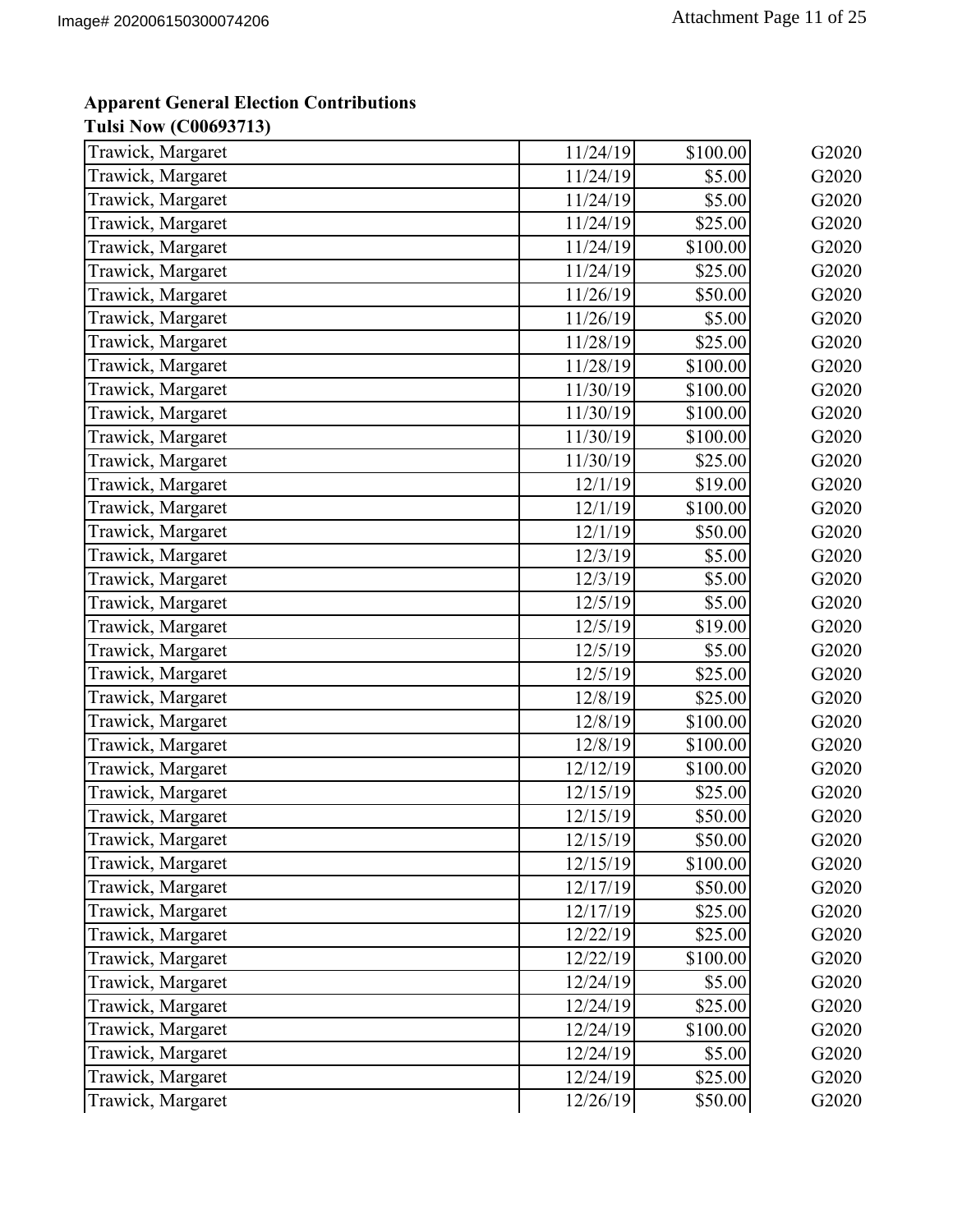| Trawick, Margaret             | 12/26/19            | \$5.00     | G2020 |
|-------------------------------|---------------------|------------|-------|
| Trawick, Margaret             | 12/29/19            | \$25.00    | G2020 |
| Trawick, Margaret             | 12/29/19            | \$100.00   | G2020 |
| Trawick, Margaret             | 12/29/19            | \$100.00   | G2020 |
| Trawick, Margaret             | 12/31/19            | \$100.00   | G2020 |
| Trawick, Margaret             | 12/31/19            | \$25.00    | G2020 |
| Trawick, Margaret             | 12/31/19            | \$100.00   | G2020 |
| Wahlberg, Donald              | 12/22/19            | \$2,800.00 | G2020 |
| White, Zach                   | 12/31/19            | \$200.00   | G2020 |
| White, Zach                   | 12/31/19            | \$200.00   | G2020 |
| Wilson, Hugh F.               | 12/29/19            | \$10.00    | G2020 |
| Wilson, Hugh F.               | 12/31/19            | \$195.00   | G2020 |
| Wilson, Hugh F.               | 12/31/19            | \$195.00   | G2020 |
| Winters, Hope                 | 12/17/19            | \$2,800.00 | G2020 |
| Wong, Linda                   | 10/31/19            | \$1,000.00 | G2020 |
| Wong, Linda                   | 12/29/19            | \$1,000.00 | G2020 |
| Yatteau, Don H.               | 10/13/19            | \$100.00   | G2020 |
| Yatteau, Don H.               | 10/18/19            | \$200.00   | G2020 |
| Yatteau, Don H.               | 10/27/19            | \$100.00   | G2020 |
| Yatteau, Don H.               | 10/28/19            | \$200.00   | G2020 |
| Yatteau, Don H.               | 10/30/19            | \$200.00   | G2020 |
| Yatteau, Don H.               | 11/12/19            | \$100.00   | G2020 |
| Yatteau, Don H.               | 11/15/19            | \$200.00   | G2020 |
| Yatteau, Don $\overline{H}$ . | 11/23/19            | \$200.00   | G2020 |
| Yatteau, Don H.               | 11/26/19            | \$100.00   | G2020 |
| Yatteau, Don H.               | 12/12/19            | \$100.00   | G2020 |
| Yatteau, Don H.               | 12/16/19            | \$200.00   | G2020 |
| Yatteau, Don H.               | $\frac{1}{2}/24/19$ | \$200.00   | G2020 |
| Yatteau, Don H.               | 12/26/19            | \$100.00   | G2020 |
| Yoza, Allan                   | 10/27/19            | \$25.00    | G2020 |
| Yoza, Allan                   | 10/31/19            | \$12.00    | G2020 |
| Yoza, Allan                   | 11/7/19             | \$19.00    | G2020 |
| Yoza, Allan                   | 11/17/19            | \$19.00    | G2020 |
| Yoza, Allan                   | 11/21/19            | \$25.00    | G2020 |
| Yoza, Allan                   | 11/24/19            | \$19.00    | G2020 |
| Yoza, Allan                   | 11/30/19            | \$25.00    | G2020 |
| Yoza, Allan                   | 12/22/19            | \$50.00    | G2020 |
| Yoza, Allan                   | 12/29/19            | \$100.00   | G2020 |
| Zamorano, Stefane             | 12/11/19            | \$17.72    | G2020 |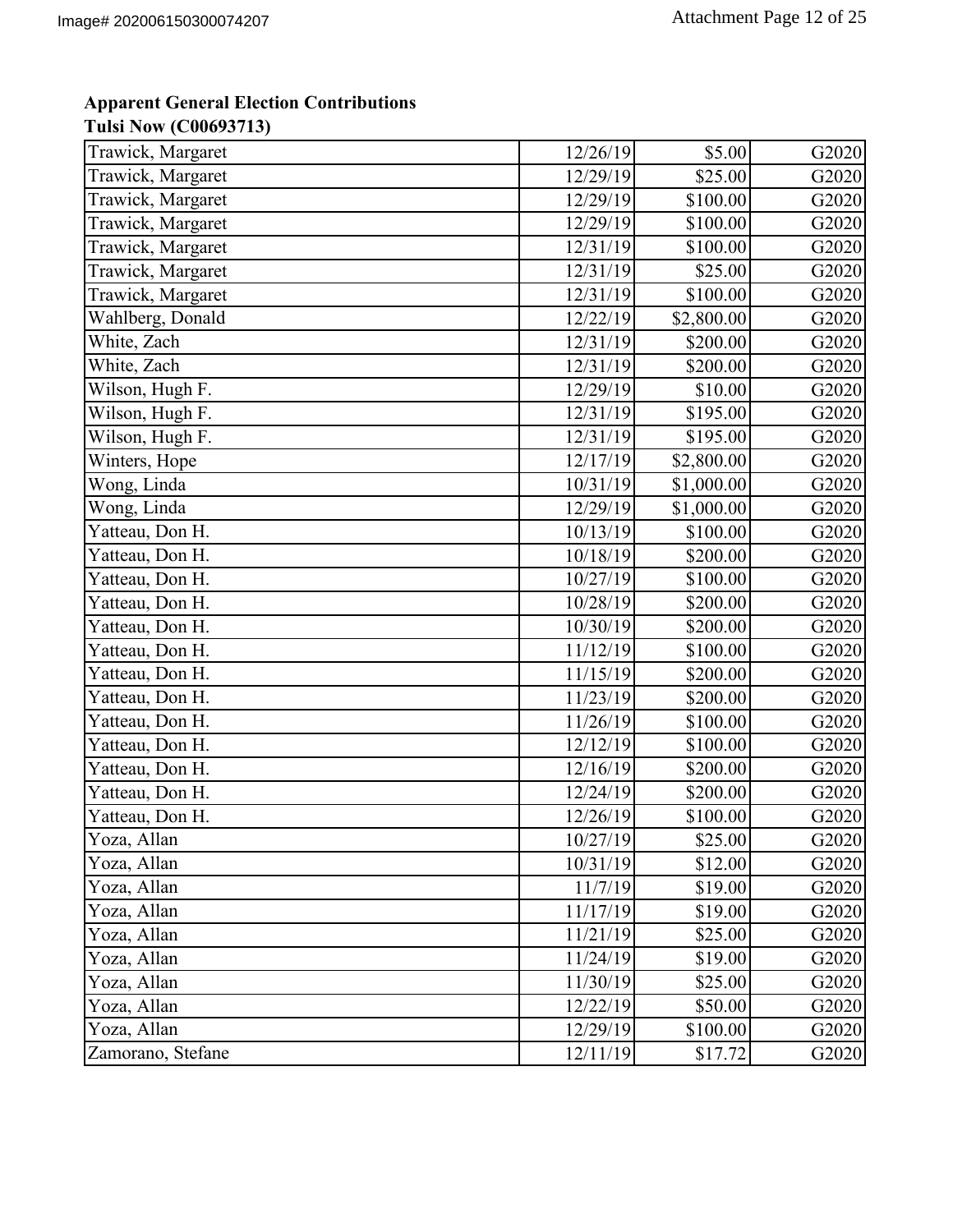## **2020 February Monthly Report**

| 1/14/20<br>Akhtar, Jamiel<br>Alcorn, Richard<br>1/26/20<br>Allen, Nelson Jr<br>1/5/20<br>Allen, Nelson<br>1/9/20<br>Jr<br>Allen, Nelson<br>1/12/20<br>Jr | \$1,000.00<br>\$50.00<br>\$50.00<br>\$34.00<br>\$1.00<br>\$33.00<br>\$33.00<br>\$50.00 | G2020<br>G2020<br>G2020<br>G2020<br>G2020<br>G2020 |
|----------------------------------------------------------------------------------------------------------------------------------------------------------|----------------------------------------------------------------------------------------|----------------------------------------------------|
|                                                                                                                                                          |                                                                                        |                                                    |
|                                                                                                                                                          |                                                                                        |                                                    |
|                                                                                                                                                          |                                                                                        |                                                    |
|                                                                                                                                                          |                                                                                        |                                                    |
|                                                                                                                                                          |                                                                                        |                                                    |
| Allen, Nelson<br>1/14/20<br>Jr                                                                                                                           |                                                                                        |                                                    |
| Allen, Nelson<br>1/14/20<br>Jr                                                                                                                           |                                                                                        | G2020                                              |
| Allen, Nelson<br>Jr<br>1/16/20                                                                                                                           |                                                                                        | G2020                                              |
| 1/16/20<br>Allen, Nelson<br>Jr                                                                                                                           | \$50.00                                                                                | G2020                                              |
| Allen, Nelson<br>1/19/20<br>Jr                                                                                                                           | \$50.00                                                                                | G2020                                              |
| Allen, Nelson<br>1/19/20<br>Jr                                                                                                                           | \$50.00                                                                                | G2020                                              |
| Allen, Nelson<br>Jr<br>1/21/20                                                                                                                           | \$37.00                                                                                | G2020                                              |
| Allen, Nelson<br>1/23/20<br>Jr                                                                                                                           | \$50.00                                                                                | G2020                                              |
| Allen, Nelson<br>Jr<br>1/23/20                                                                                                                           | \$50.00                                                                                | G2020                                              |
| Allen, Nelson<br>1/26/20<br>Jr                                                                                                                           | \$35.00                                                                                | G2020                                              |
| Allen, Nelson<br>1/26/20<br>Jr                                                                                                                           | \$50.00                                                                                | G2020                                              |
| 1/30/20<br>Allen, Nelson<br>Jr                                                                                                                           | \$50.00                                                                                | G2020                                              |
| Allen, Nelson<br>1/30/20<br>Jr                                                                                                                           | \$50.00                                                                                | G2020                                              |
| Allen, Nelson Jr<br>1/31/20                                                                                                                              | \$35.00                                                                                | G2020                                              |
| 1/30/20<br>Ballantyne, Scott                                                                                                                             | \$50.00                                                                                | G2020                                              |
| Barbour, Kathryn<br>1/19/20                                                                                                                              | \$25.00                                                                                | G2020                                              |
| Barton, Steve<br>1/14/20                                                                                                                                 | \$250.00                                                                               | G2020                                              |
| Brown, David<br>1/2/20                                                                                                                                   | \$500.00                                                                               | G2020                                              |
| Brown, David<br>1/16/20                                                                                                                                  | \$40.00                                                                                | G2020                                              |
| Brown, Philip<br>1/30/20                                                                                                                                 | \$19.00                                                                                | G2020                                              |
| 1/12/20<br>Burkert, Volker                                                                                                                               | \$100.00                                                                               | G2020                                              |
| 1/19/20<br>Byrnes, James                                                                                                                                 | \$50.00                                                                                | G2020                                              |
| 1/21/20<br>Byrnes, James                                                                                                                                 | \$50.00                                                                                | G2020                                              |
| 1/26/20<br>Byrnes, James                                                                                                                                 | \$50.00                                                                                | G2020                                              |
| Byrnes, James<br>1/26/20                                                                                                                                 | \$50.00                                                                                | G2020                                              |
| 1/30/20<br>Byrnes, James                                                                                                                                 | \$50.00                                                                                | G2020                                              |
| Byrnes, James<br>1/31/20                                                                                                                                 | \$50.00                                                                                | G2020                                              |
| Byrnes, James<br>1/31/20                                                                                                                                 | \$35.00                                                                                | G2020                                              |
| 1/16/20<br>Caballero, Angel                                                                                                                              | \$500.00                                                                               | G2020                                              |
| Caballero, Angel<br>1/21/20                                                                                                                              | \$100.00                                                                               | G2020                                              |
| Caterini, Mark<br>1/2/20                                                                                                                                 | \$1,200.00                                                                             | G2020                                              |
| Caterini, Mark<br>1/26/20                                                                                                                                | \$800.00                                                                               | G2020                                              |
| Clark, Richard Douglas<br>1/26/20                                                                                                                        | \$100.00                                                                               | G2020                                              |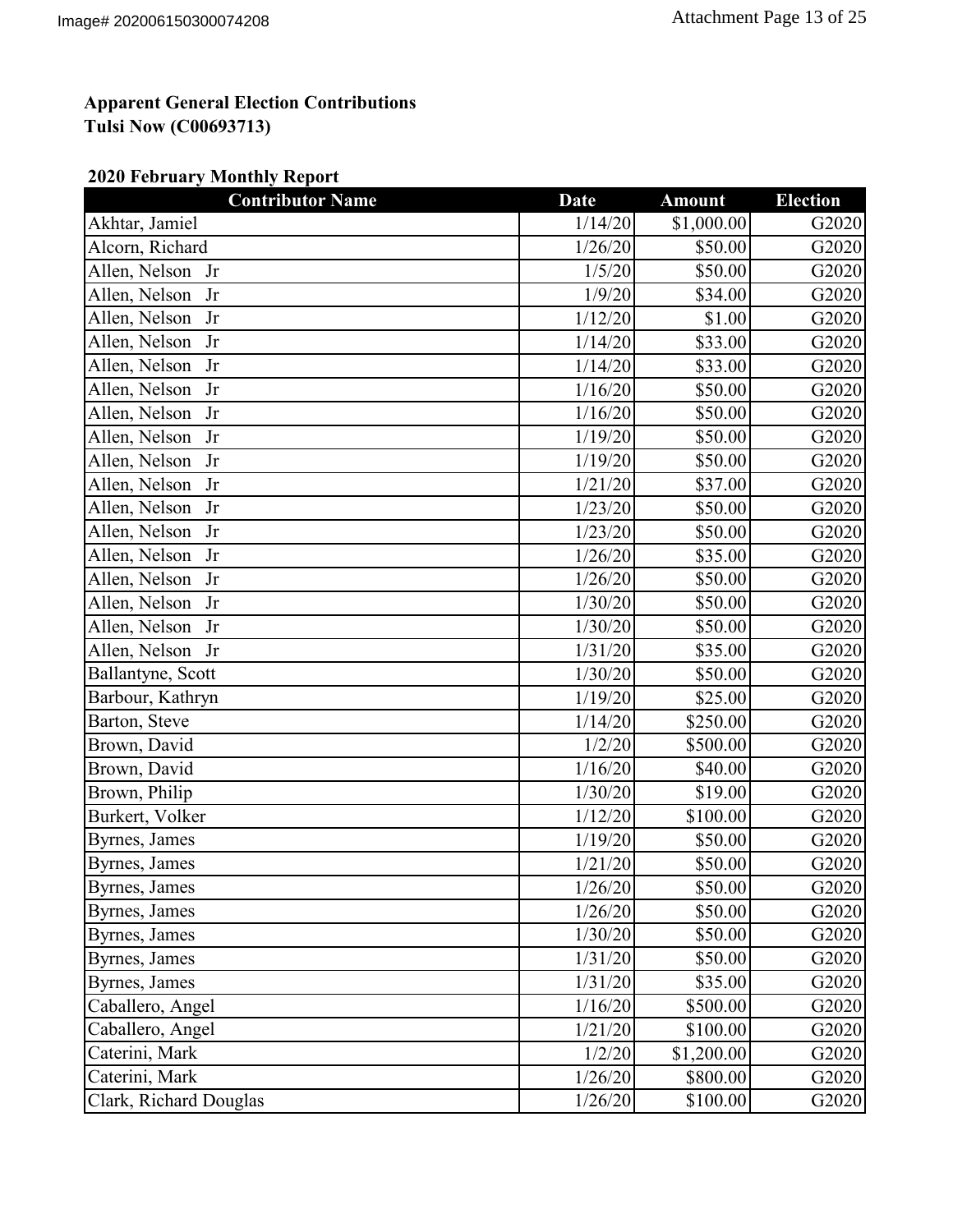| Coatsworth, Patricia   | 1/2/20  | \$25.00  | G2020 |
|------------------------|---------|----------|-------|
| Coatsworth, Patricia   | 1/5/20  | \$50.00  | G2020 |
| Coatsworth, Patricia   | 1/9/20  | \$25.00  | G2020 |
| Coatsworth, Patricia   | 1/14/20 | \$50.00  | G2020 |
| Coatsworth, Patricia   | 1/19/20 | \$19.00  | G2020 |
| Coatsworth, Patricia   | 1/26/20 | \$26.00  | G2020 |
| Coatsworth, Patricia   | 1/30/20 | \$100.00 | G2020 |
| Cohen, Stephen F.      | 1/19/20 | \$10.00  | G2020 |
| Deets, Dwain           | 1/3/20  | \$24.98  | G2020 |
| Deets, Dwain           | 1/26/20 | \$50.00  | G2020 |
| Donegan, Matthew       | 1/16/20 | \$50.00  | G2020 |
| Donegan, Matthew       | 1/23/20 | \$250.00 | G2020 |
| Donegan, Matthew       | 1/31/20 | \$150.00 | G2020 |
| Emerich, James         | 1/19/20 | \$54.54  | G2020 |
| Emerich, James         | 1/30/20 | \$100.00 | G2020 |
| Emerich, James         | 1/30/20 | \$100.00 | G2020 |
| Emerich, James         | 1/31/20 | \$100.00 | G2020 |
| Geiger, Christopher    | 1/21/20 | \$20.00  | G2020 |
| Geiger, Christopher    | 1/31/20 | \$50.00  | G2020 |
| Goodwin, Richard H. Jr | 1/16/20 | \$100.00 | G2020 |
| Goodwin, Richard H. Jr | 1/27/20 | \$50.00  | G2020 |
| Grieshaber, Emil Max   | 1/31/20 | \$40.00  | G2020 |
| Haneline, Stacie       | 1/19/20 | \$250.00 | G2020 |
| Haneline, Stacie       | 1/28/20 | \$100.00 | G2020 |
| Harpell, Donald        | 1/5/20  | \$167.68 | G2020 |
| Harvey, Melani         | 1/19/20 | \$25.00  | G2020 |
| Harvey, Melani         | 1/26/20 | \$3.00   | G2020 |
| Herter, Frederic P Jr  | 1/2/20  | \$100.00 | G2020 |
| Hsu, Homer             | 1/31/20 | \$25.00  | G2020 |
| Jarvis, Daniel         | 1/26/20 | \$250.00 | G2020 |
| Jarvis, Daniel         | 1/31/20 | \$100.00 | G2020 |
| Johnson, Mark          | 1/23/20 | \$220.00 | G2020 |
| Johnson, Mark          | 1/26/20 | \$200.00 | G2020 |
| Kanevich, Michael      | 1/5/20  | \$100.00 | G2020 |
| Kanevich, Michael      | 1/14/20 | \$100.00 | G2020 |
| Kanevich, Michael      | 1/19/20 | \$100.00 | G2020 |
| Kanevich, Michael      | 1/19/20 | \$250.00 | G2020 |
| Kanevich, Michael      | 1/23/20 | \$100.00 | G2020 |
| Kanevich, Michael      | 1/31/20 | \$100.00 | G2020 |
| Kraemer, Werner        | 1/31/20 | \$200.00 | G2020 |
| Lears, Jackson         | 1/30/20 | \$100.00 | G2020 |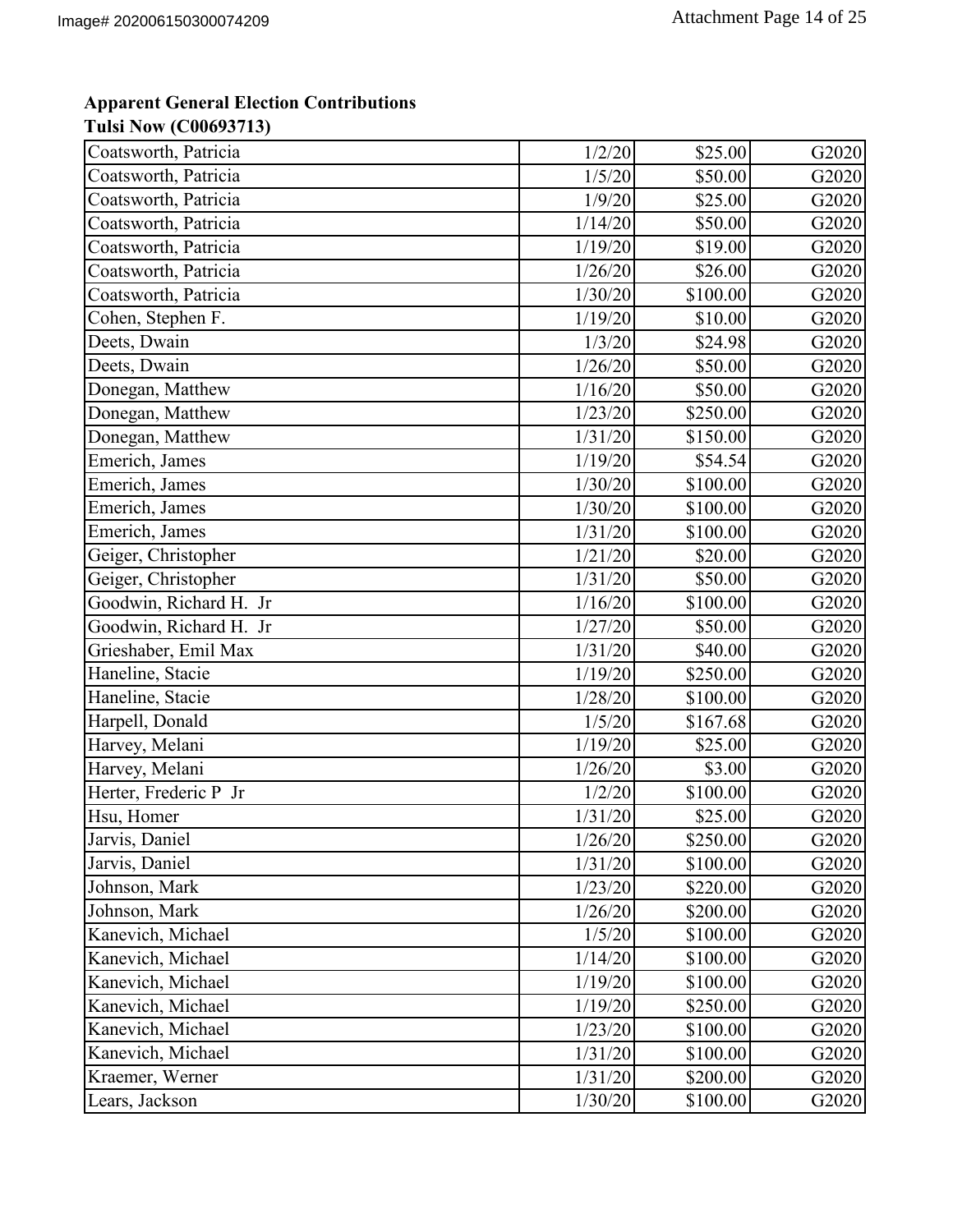| Lears, Karen          | 1/28/20 | \$100.00 | G2020 |
|-----------------------|---------|----------|-------|
| Lent, Robert          | 1/16/20 | \$913.70 | G2020 |
| Lesatele, Talanoa     | 1/14/20 | \$120.00 | G2020 |
| Lesatele, Talanoa     | 1/19/20 | \$29.00  | G2020 |
| Lesatele, Talanoa     | 1/19/20 | \$25.00  | G2020 |
| Lesatele, Talanoa     | 1/26/20 | \$12.00  | G2020 |
| Lesatele, Talanoa     | 1/30/20 | \$100.00 | G2020 |
| Lesatele, Talanoa     | 1/31/20 | \$19.00  | G2020 |
| Lesatele, Talanoa     | 1/31/20 | \$100.00 | G2020 |
| Lesatele, Talanoa     | 1/31/20 | \$35.00  | G2020 |
| Lively, Scott         | 1/21/20 | \$1.00   | G2020 |
| Lively, Scott         | 1/31/20 | \$100.00 | G2020 |
| Logan, Celine K       | 1/5/20  | \$100.00 | G2020 |
| Logan, Celine K       | 1/16/20 | \$29.00  | G2020 |
| Logan, Celine K       | 1/31/20 | \$100.00 | G2020 |
| Lolos, Constantine A. | 1/2/20  | \$18.00  | G2020 |
| Lombbardero, Manuel   | 1/23/20 | \$50.00  | G2020 |
| Lombbardero, Manuel   | 1/28/20 | \$100.00 | G2020 |
| Lucas, David          | 1/16/20 | \$308.01 | G2020 |
| Mahony, Devin         | 1/26/20 | \$5.75   | G2020 |
| Malleis, Ronald       | 1/30/20 | \$76.04  | G2020 |
| Maxfield, John        | 1/30/20 | \$50.00  | G2020 |
| Means, Paul           | 1/26/20 | \$250.00 | G2020 |
| Means, Paul           | 1/30/20 | \$37.00  | G2020 |
| Means, Paul           | 1/30/20 | \$250.00 | G2020 |
| Means, Paul           | 1/31/20 | \$37.00  | G2020 |
| Means, Paul           | 1/31/20 | \$50.00  | G2020 |
| Means, Paul           | 1/31/20 | \$250.00 | G2020 |
| Means, Paul           | 1/31/20 | \$250.00 | G2020 |
| Melone, Michael       | 1/23/20 | \$250.00 | G2020 |
| Melone, Michael       | 1/28/20 | \$250.00 | G2020 |
| Melone, Michael       | 1/30/20 | \$100.00 | G2020 |
| Melone, Michael       | 1/30/20 | \$125.00 | G2020 |
| Melone, Michael       | 1/30/20 | \$250.00 | G2020 |
| Melone, Michael       | 1/31/20 | \$50.00  | G2020 |
| Melone, Michael       | 1/31/20 | \$35.00  | G2020 |
| Mercer, Sharon        | 1/31/20 | \$300.00 | G2020 |
| Miller, Amy           | 1/26/20 | \$611.78 | G2020 |
| Norcross, William     | 1/28/20 | \$100.00 | G2020 |
| Norcross, William     | 1/30/20 | \$100.00 | G2020 |
| Palkhivala, Aadil     | 1/19/20 | \$271.00 | G2020 |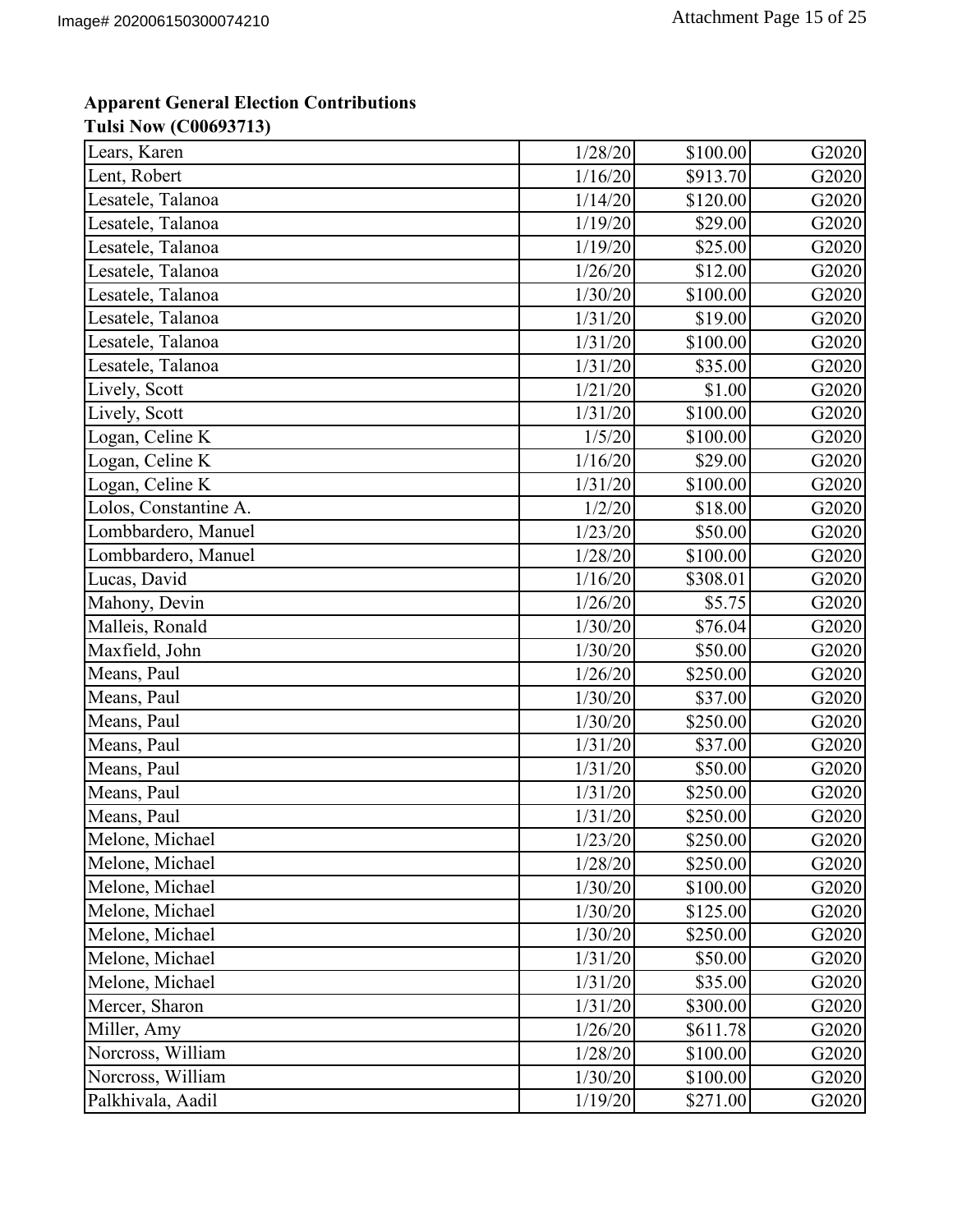| Palkhivala, Aadil   | 1/30/20 | \$5.00     | G2020 |
|---------------------|---------|------------|-------|
| Pandya, Tushar      | 1/11/20 | \$49.00    | G2020 |
| Peltz, Claudia      | 1/7/20  | \$2,800.00 | G2020 |
| Peltz, Nelson       | 1/7/20  | \$2,800.00 | G2020 |
| Pitts, Timothy      | 1/12/20 | \$1.00     | G2020 |
| Poptanich, Robin    | 1/26/20 | \$100.00   | G2020 |
| Poptanich, Robin    | 1/28/20 | \$50.00    | G2020 |
| Quinn, Don          | 1/20/20 | \$100.00   | G2020 |
| Ramsay, Meredith    | 1/19/20 | \$25.00    | G2020 |
| Ramsay, Meredith    | 1/30/20 | \$15.00    | G2020 |
| Rivera, Alice       | 1/22/20 | \$300.00   | G2020 |
| Ruff, Chesley       | 1/30/20 | \$54.00    | G2020 |
| Setzer, Holly       | 1/23/20 | \$50.00    | G2020 |
| Smith, Latham       | 1/23/20 | \$250.00   | G2020 |
| Spalding, Esperanza | 1/2/20  | \$250.00   | G2020 |
| Spalding, Esperanza | 1/23/20 | \$85.00    | G2020 |
| Torres, Juan A      | 1/9/20  | \$23.67    | G2020 |
| Travers, Peter D    | 1/14/20 | \$500.00   | G2020 |
| Trawick, Margaret   | 1/2/20  | \$50.00    | G2020 |
| Trawick, Margaret   | 1/2/20  | \$25.00    | G2020 |
| Tucker, Hadrian     | 1/30/20 | \$69.00    | G2020 |
| Tucker, Hadrian     | 1/31/20 | \$50.00    | G2020 |
| Vercoe, Barry       | 1/31/20 | \$100.00   | G2020 |
| Xi, Fan             | 1/5/20  | \$200.00   | G2020 |
| Yamanashi, Donna    | 1/30/20 | \$250.00   | G2020 |
| Yamanashi, Donna    | 1/30/20 | \$10.00    | G2020 |
| Yamanashi, Donna    | 1/31/20 | \$250.00   | G2020 |
| Yatteau, Donald H.  | 1/26/20 | \$100.00   | G2020 |
| Yatteau, Donald H.  | 1/31/20 | \$200.00   | G2020 |
| Yoza, Allan         | 1/16/20 | \$29.00    | G2020 |
| Zamorano, Stefane   | 1/31/20 | \$50.00    | G2020 |

### **2020 March Monthly Report**

| <b>Contributor Name</b> | Date    | <b>Amount</b> | <b>Election</b> |
|-------------------------|---------|---------------|-----------------|
| Adams, Wade             | 2/9/20  | \$100.00      | G2020           |
| Adams, Wade             | 2/9/20  | \$100.00      | G2020           |
| Adams, Wade             | 2/9/20  | \$50.00       | G2020           |
| Adams, Wade             | 2/9/20  | \$75.00       | G2020           |
| Adams, Wade             | 2/9/20  | \$37.00       | G2020           |
| Adams, Wade             | 2/11/20 | \$37.00       | G2020           |
| Adams, Wade             | 2/11/20 | \$100.00      | G2020           |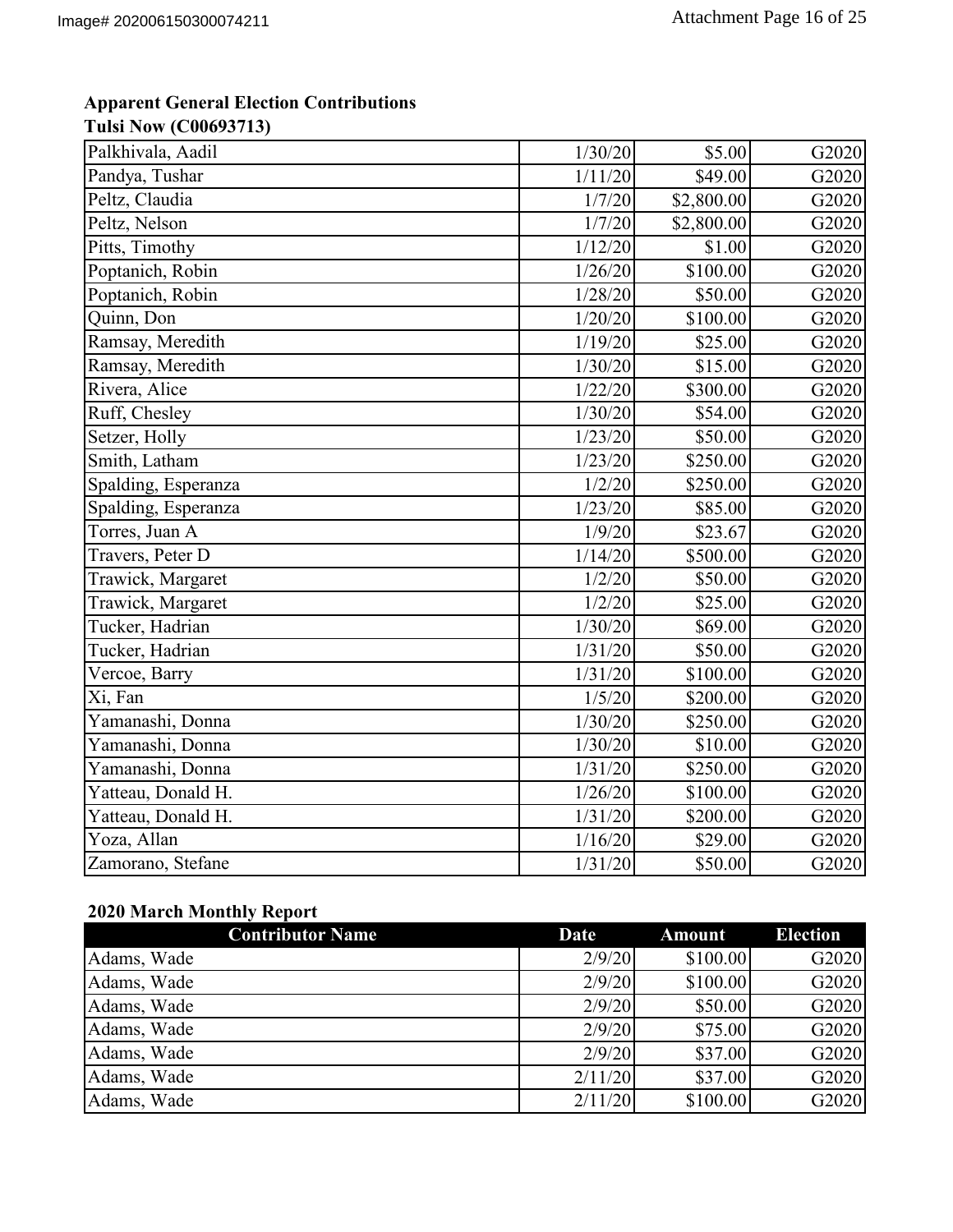| Adams, Wade              | 2/16/20 | \$75.00  | G2020 |
|--------------------------|---------|----------|-------|
| Adams, Wade              | 2/18/20 | \$25.00  | G2020 |
| Adams, Wade              | 2/18/20 | \$50.00  | G2020 |
| Adams, Wade              | 2/20/20 | \$50.00  | G2020 |
| Adams, Wade              | 2/23/20 | \$35.00  | G2020 |
| Adams, Wade              | 2/25/20 | \$37.00  | G2020 |
| Adams, Wade              | 2/25/20 | \$100.00 | G2020 |
| Adams, Wade              | 2/27/20 | \$100.00 | G2020 |
| Adams, Wade              | 2/29/20 | \$35.00  | G2020 |
| Adams, Wade              | 2/29/20 | \$95.00  | G2020 |
| Adusumilli, Sankar Naidu | 2/4/20  | \$500.00 | G2020 |
| Alcorn, Richard          | 2/9/20  | \$100.00 | G2020 |
| Alcorn, Richard          | 2/23/20 | \$100.00 | G2020 |
| Allen, Nelson<br>Jr      | 2/4/20  | \$50.00  | G2020 |
| Allen, Nelson<br>Jr      | 2/6/20  | \$50.00  | G2020 |
| Allen, Nelson<br>Jr      | 2/9/20  | \$50.00  | G2020 |
| Allen, Nelson<br>Jr      | 2/9/20  | \$19.00  | G2020 |
| Allen, Nelson<br>Jr      | 2/11/20 | \$50.00  | G2020 |
| Allen, Nelson<br>Jr      | 2/11/20 | \$20.00  | G2020 |
| Allen, Nelson<br>Jr      | 2/13/20 | \$30.00  | G2020 |
| Allen, Nelson<br>Jr      | 2/20/20 | \$25.00  | G2020 |
| Allen, Nelson<br>Jr      | 2/20/20 | \$30.00  | G2020 |
| Allen, Nelson<br>Jr      | 2/23/20 | \$25.00  | G2020 |
| Allen, Nelson<br>Jr      | 2/23/20 | \$29.00  | G2020 |
| Allen, Nelson<br>Jr      | 2/27/20 | \$50.00  | G2020 |
| Allen, Nelson<br>Jr      | 2/27/20 | \$35.00  | G2020 |
| Allen, Nelson<br>Jr      | 2/29/20 | \$50.00  | G2020 |
| Allen, Nelson Jr         | 2/29/20 | \$19.00  | G2020 |
| Barton, Steve            | 2/6/20  | \$5.00   | G2020 |
| Begoun, Paula            | 2/16/20 | \$100.00 | G2020 |
| Brown, David             | 2/2/20  | \$500.00 | G2020 |
| Brown, David             | 2/16/20 | \$40.00  | G2020 |
| Brown, Philip            | 2/6/20  | \$120.00 | G2020 |
| Brown, Philip            | 2/9/20  | \$100.00 | G2020 |
| Brown, Philip            | 2/23/20 | \$10.00  | G2020 |
| Brunner, Joe             | 2/20/20 | \$35.00  | G2020 |
| Brunner, Joe             | 2/27/20 | \$35.00  | G2020 |
| Brunner, Joe             | 2/29/20 | \$10.00  | G2020 |
| Burkert, Volker          | 2/6/20  | \$100.00 | G2020 |
| Burkert, Volker          | 2/11/20 | \$100.00 | G2020 |
| Burkert, Volker          | 2/18/20 | \$500.00 | G2020 |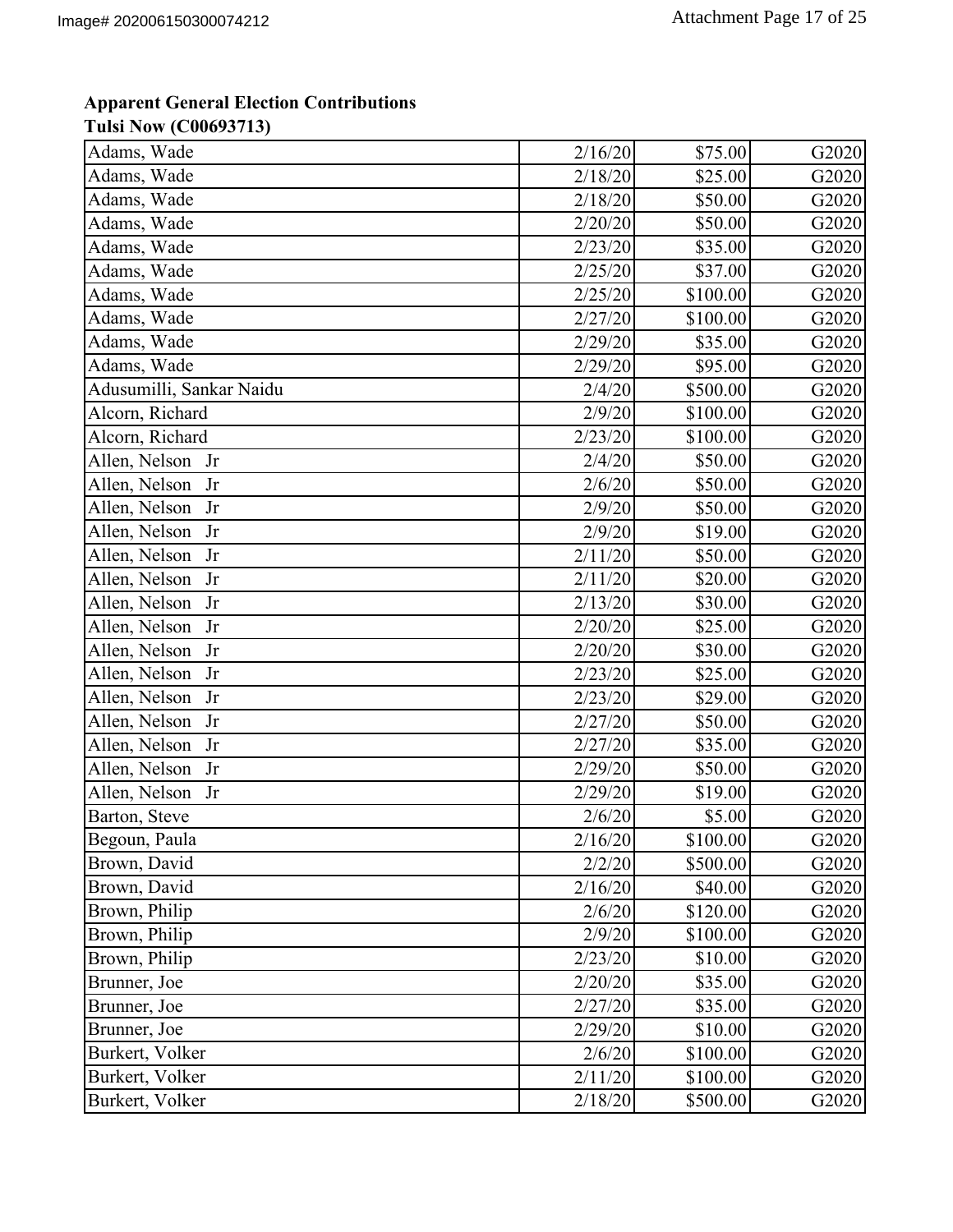| Byrnes, James                      | 2/9/20  | \$37.00  | G2020 |
|------------------------------------|---------|----------|-------|
| Byrnes, James                      | 2/9/20  | \$25.00  | G2020 |
| Byrnes, James                      | 2/9/20  | \$50.00  | G2020 |
| Byrnes, James                      | 2/9/20  | \$37.00  | G2020 |
| Byrnes, James                      | 2/9/20  | \$25.00  | G2020 |
| Byrnes, James                      | 2/11/20 | \$50.00  | G2020 |
| Byrnes, James                      | 2/11/20 | \$50.00  | G2020 |
| Byrnes, James                      | 2/11/20 | \$25.00  | G2020 |
| Byrnes, James                      | 2/16/20 | \$100.00 | G2020 |
| Byrnes, James                      | 2/18/20 | \$50.00  | G2020 |
| Byrnes, James                      | 2/25/20 | \$100.00 | G2020 |
| Byrnes, James                      | 2/29/20 | \$35.00  | G2020 |
| Byrnes, James                      | 2/29/20 | \$38.00  | G2020 |
| Caballero, Angel                   | 2/2/20  | \$500.00 | G2020 |
| Caballero, Angel                   | 2/16/20 | \$500.00 | G2020 |
| Caballero, Angel                   | 2/29/20 | \$500.00 | G2020 |
| Clark, Richard Douglas             | 2/25/20 | \$100.00 | G2020 |
| Coatsworth, Patricia               | 2/2/20  | \$25.00  | G2020 |
| Coatsworth, Patricia               | 2/9/20  | \$25.00  | G2020 |
| Coatsworth, Patricia               | 2/16/20 | \$150.00 | G2020 |
| Coatsworth, Patricia               | 2/18/20 | \$19.00  | G2020 |
| Coatsworth, Patricia               | 2/27/20 | \$26.00  | G2020 |
| Coatsworth, Patricia               | 2/27/20 | \$100.00 | G2020 |
| Deets, Dwain                       | 2/2/20  | \$5.00   | G2020 |
| Delaney, Matthew S                 | 2/29/20 | \$500.00 | G2020 |
| DiStefano, Francis Samuel II       | 2/11/20 | \$50.00  | G2020 |
| DiStefano, Francis Samuel II       | 2/11/20 | \$100.00 | G2020 |
| DiStefano, Francis Samuel II       | 2/20/20 | \$150.00 | G2020 |
| DiStefano, Francis Samuel II       | 2/27/20 | \$100.00 | G2020 |
| DiStefano, Francis Samuel II       | 2/29/20 | \$35.00  | G2020 |
| Donegan, Matthew                   | 2/6/20  | \$19.00  | G2020 |
| Donegan, Matthew                   | 2/9/20  | \$50.00  | G2020 |
| Donegan, Matthew                   | 2/16/20 | \$200.00 | G2020 |
| Emerich, James                     | 2/9/20  | \$50.00  | G2020 |
| Furino, Robert                     | 2/29/20 | \$40.00  | G2020 |
| Geiger, Christopher                | 2/9/20  | \$50.00  | G2020 |
| Geiger, Christopher                | 2/25/20 | \$61.04  | G2020 |
| Gill, Harold III                   | 2/2/20  | \$100.00 | G2020 |
| Gill, Harold<br>$\mathop{\rm III}$ | 2/6/20  | \$100.00 | G2020 |
| Gill, Harold<br>III                | 2/9/20  | \$250.00 | G2020 |
| Gill, Harold III                   | 2/9/20  | \$5.00   | G2020 |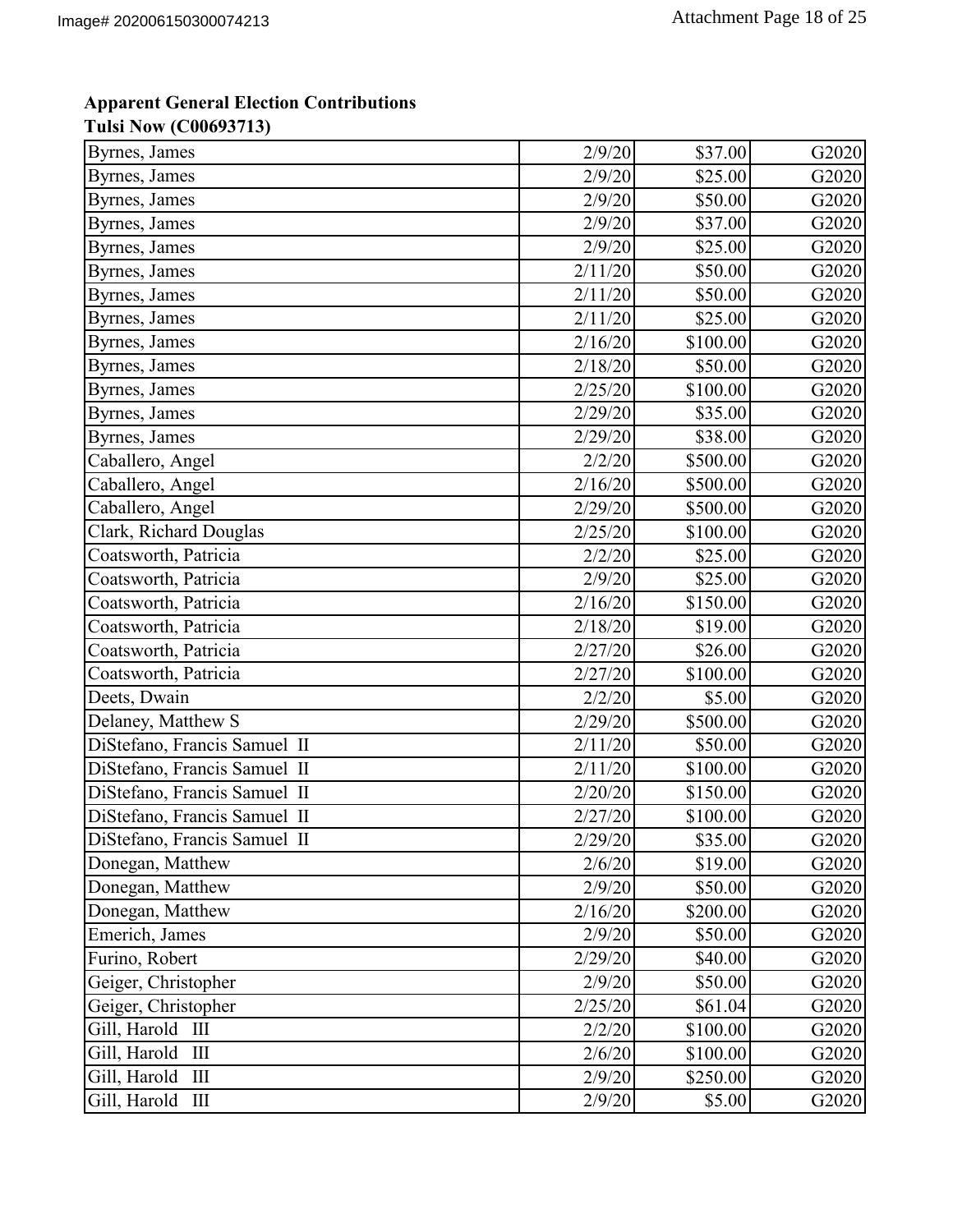# **Apparent General Election Contributions**

**Tulsi Now (C00693713)**

| Gill, Harold III                                 | 2/11/20 | \$25.00  | G2020 |
|--------------------------------------------------|---------|----------|-------|
| Gill, Harold<br>Ш                                | 2/11/20 | \$75.00  | G2020 |
| Gill, Harold<br>$\mathop{\rm III}$               | 2/16/20 | \$33.00  | G2020 |
| Gill, Harold<br>Ш                                | 2/16/20 | \$5.00   | G2020 |
| Gill, Harold<br>$\mathop{\mathrm{III}}\nolimits$ | 2/18/20 | \$35.00  | G2020 |
| Gill, Harold<br>$\mathop{\rm III}$               | 2/20/20 | \$20.00  | G2020 |
| Gill, Harold<br>Ш                                | 2/23/20 | \$40.00  | G2020 |
| Gill, Harold<br>$\mathop{\rm III}$               | 2/23/20 | \$100.00 | G2020 |
| Gill, Harold<br>$\mathop{\rm III}$               | 2/25/20 | \$50.00  | G2020 |
| Gill, Harold<br>III                              | 2/25/20 | \$50.00  | G2020 |
| Gill, Harold<br>$\mathop{\rm III}$               | 2/27/20 | \$15.00  | G2020 |
| Gill, Harold<br>Ш                                | 2/27/20 | \$50.00  | G2020 |
| Gill, Harold<br>$\mathop{\mathrm{III}}\nolimits$ | 2/27/20 | \$40.00  | G2020 |
| Gill, Harold<br>$\mathop{\rm III}$               | 2/29/20 | \$10.00  | G2020 |
| Gill, Harold III                                 | 2/29/20 | \$95.00  | G2020 |
| Goodwin, Richard H. Jr                           | 2/27/20 | \$50.00  | G2020 |
| Grieshaber, Emil Max                             | 2/12/20 | \$200.00 | G2020 |
| Guggenheim, Denise C.                            | 2/27/20 | \$50.00  | G2020 |
| Harvey, Melani                                   | 2/18/20 | \$25.00  | G2020 |
| Herter, Frederic P Jr                            | 2/2/20  | \$100.00 | G2020 |
| Hohensee, Steven                                 | 2/11/20 | \$17.00  | G2020 |
| Hohensee, Steven                                 | 2/20/20 | \$35.00  | G2020 |
| Hohensee, Steven                                 | 2/27/20 | \$250.00 | G2020 |
| Hohensee, Steven                                 | 2/27/20 | \$100.00 | G2020 |
| Hormel, Smokey                                   | 2/11/20 | \$450.00 | G2020 |
| Hsu, Homer                                       | 2/11/20 | \$20.20  | G2020 |
| Hsu, Homer                                       | 2/29/20 | \$5.00   | G2020 |
| Jarvis, Daniel                                   | 2/6/20  | \$47.00  | G2020 |
| Jarvis, Daniel                                   | 2/9/20  | \$85.00  | G2020 |
| Jarvis, Daniel                                   | 2/9/20  | \$100.00 | G2020 |
| Jarvis, Daniel                                   | 2/11/20 | \$100.00 | G2020 |
| Jarvis, Daniel                                   | 2/23/20 | \$100.00 | G2020 |
| Jarvis, Daniel                                   | 2/29/20 | \$95.00  | G2020 |
| Johnson, Mark                                    | 2/11/20 | \$150.00 | G2020 |
| Kanevich, Michael                                | 2/9/20  | \$100.00 | G2020 |
| Kanevich, Michael                                | 2/18/20 | \$100.00 | G2020 |
| Kanevich, Michael                                | 2/27/20 | \$100.00 | G2020 |
| Kelley, Carl                                     | 2/4/20  | \$100.00 | G2020 |
| Kilian, Conrad                                   | 2/16/20 | \$26.77  | G2020 |
| Kraemer, Werner                                  | 2/6/20  | \$100.00 | G2020 |
| Kraemer, Werner                                  | 2/27/20 | \$100.00 | G2020 |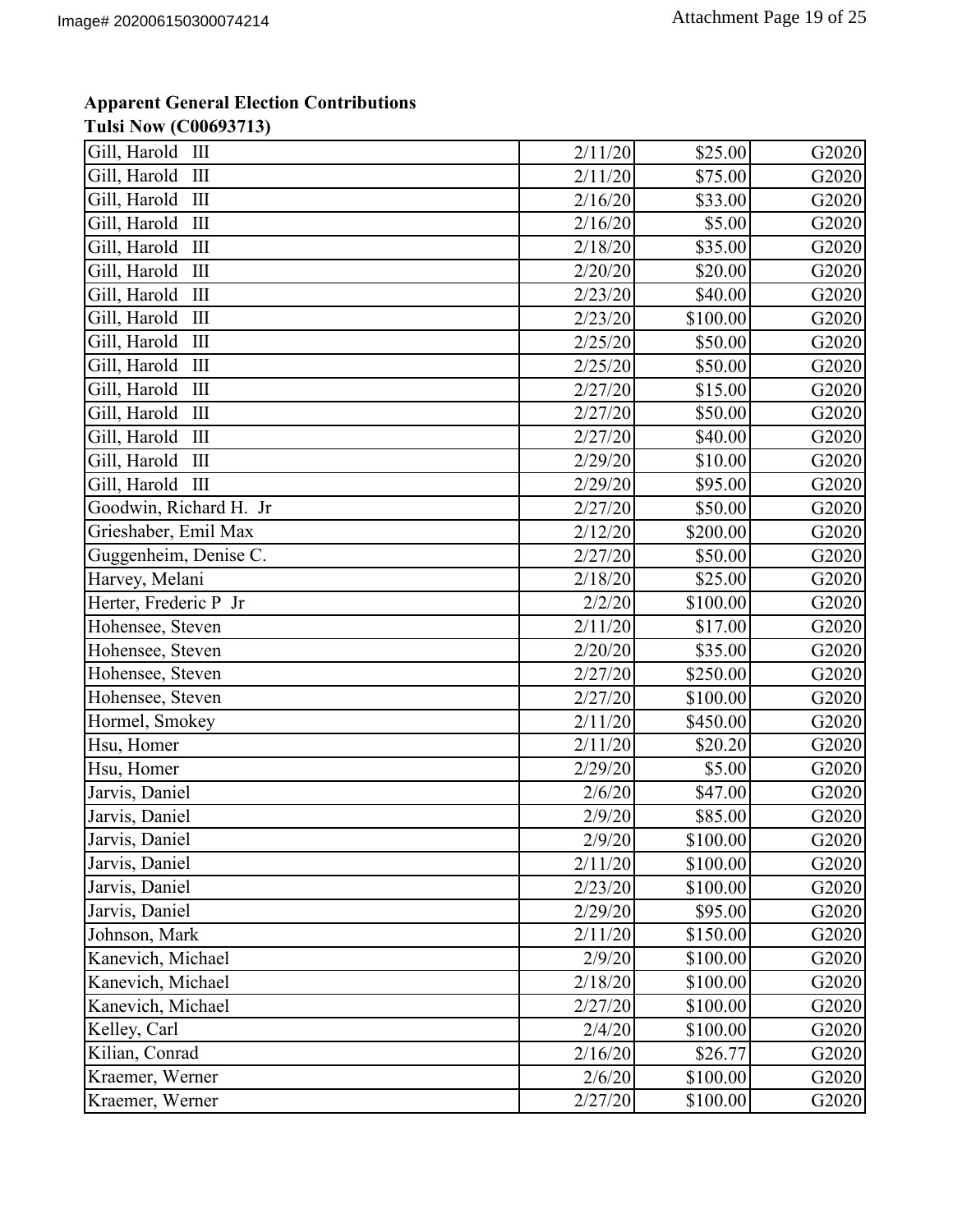| Lent, Robert          | 2/9/20  | \$25.00    | G2020 |
|-----------------------|---------|------------|-------|
| Lent, Robert          | 2/9/20  | \$5.00     | G2020 |
| Lesatele, Talanoa     | 2/6/20  | \$19.00    | G2020 |
| Lesatele, Talanoa     | 2/6/20  | \$19.00    | G2020 |
| Lesatele, Talanoa     | 2/9/20  | \$100.00   | G2020 |
| Lesatele, Talanoa     | 2/9/20  | \$75.00    | G2020 |
| Lesatele, Talanoa     | 2/9/20  | \$250.00   | G2020 |
| Lesatele, Talanoa     | 2/13/20 | \$30.00    | G2020 |
| Lesatele, Talanoa     | 2/25/20 | \$12.00    | G2020 |
| Lesatele, Talanoa     | 2/29/20 | \$35.00    | G2020 |
| Lively, Scott         | 2/11/20 | \$100.00   | G2020 |
| Logan, Celine K       | 2/7/20  | \$100.00   | G2020 |
| Logan, Celine K       | 2/9/20  | \$100.00   | G2020 |
| Logan, Celine K       | 2/20/20 | \$100.00   | G2020 |
| Lolos, Constantine A. | 2/2/20  | \$18.00    | G2020 |
| Lombardero, Manuel    | 2/23/20 | \$50.00    | G2020 |
| Mahony, Devin         | 2/8/20  | \$1.00     | G2020 |
| Mahony, Devin         | 2/19/20 | \$55.00    | G2020 |
| Maxfield, John        | 2/11/20 | \$100.00   | G2020 |
| Means, Paul           | 2/6/20  | \$37.00    | G2020 |
| Means, Paul           | 2/6/20  | \$250.00   | G2020 |
| Means, Paul           | 2/9/20  | \$150.00   | G2020 |
| Means, Paul           | 2/11/20 | \$100.00   | G2020 |
| Means, Paul           | 2/29/20 | \$100.00   | G2020 |
| Means, Paul           | 2/29/20 | \$250.00   | G2020 |
| Mecagni, Richard Alan | 2/20/20 | \$1,000.00 | G2020 |
| Melone, Michael       | 2/4/20  | \$100.00   | G2020 |
| Melone, Michael       | 2/6/20  | \$100.00   | G2020 |
| Melone, Michael       | 2/6/20  | \$90.00    | G2020 |
| Melone, Michael       | 2/9/20  | \$50.00    | G2020 |
| Melone, Michael       | 2/9/20  | \$100.00   | G2020 |
| Melone, Michael       | 2/11/20 | \$100.00   | G2020 |
| Melone, Michael       | 2/11/20 | \$50.00    | G2020 |
| Melone, Michael       | 2/11/20 | \$50.00    | G2020 |
| Melone, Michael       | 2/13/20 | \$50.00    | G2020 |
| Melone, Michael       | 2/16/20 | \$100.00   | G2020 |
| Melone, Michael       | 2/27/20 | \$100.00   | G2020 |
| Mercer, Sharon        | 2/6/20  | \$100.00   | G2020 |
| Mercer, Sharon        | 2/6/20  | \$100.00   | G2020 |
| Mercer, Sharon        | 2/8/20  | \$150.00   | G2020 |
| Mercer, Sharon        | 2/11/20 | \$250.00   | G2020 |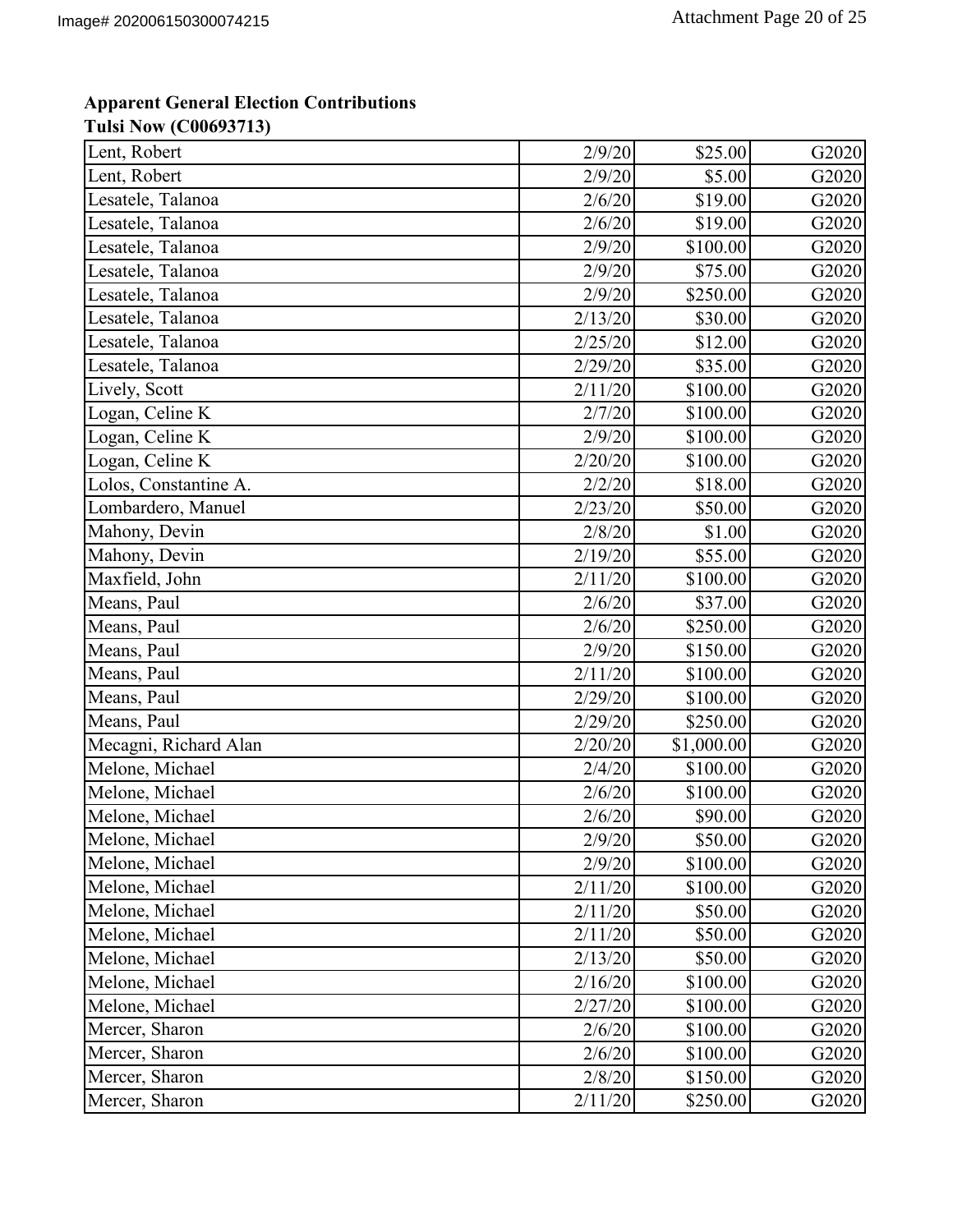| Mercer, Sharon         | 2/11/20 | \$100.00 | G2020 |
|------------------------|---------|----------|-------|
| Mercer, Sharon         | 2/16/20 | \$350.00 | G2020 |
| Mercer, Sharon         | 2/20/20 | \$100.00 | G2020 |
| Mercer, Sharon         | 2/27/20 | \$250.00 | G2020 |
| Mercer, Sharon         | 2/27/20 | \$25.00  | G2020 |
| Mercer, Sharon         | 2/29/20 | \$50.00  | G2020 |
| Norcross, William      | 2/9/20  | \$50.00  | G2020 |
| Norcross, William      | 2/16/20 | \$100.00 | G2020 |
| Norcross, William      | 2/20/20 | \$35.00  | G2020 |
| Norcross, William      | 2/27/20 | \$100.00 | G2020 |
| Norcross, William      | 2/29/20 | \$35.00  | G2020 |
| Nuno, Charles          | 2/29/20 | \$200.00 | G2020 |
| Osman, Marshall        | 2/6/20  | \$50.00  | G2020 |
| Palkhivala, Aadil      | 2/29/20 | \$5.00   | G2020 |
| Person, Michael        | 2/11/20 | \$150.00 | G2020 |
| Person, Michael        | 2/16/20 | \$150.00 | G2020 |
| Person, Michael        | 2/18/20 | \$100.00 | G2020 |
| Person, Michael        | 2/23/20 | \$150.00 | G2020 |
| Person, Michael        | 2/27/20 | \$100.00 | G2020 |
| Person, Michael        | 2/29/20 | \$100.00 | G2020 |
| Person, Michael        | 2/29/20 | \$95.00  | G2020 |
| Pitts, Timothy         | 2/11/20 | \$1.00   | G2020 |
| Poptanich, Robin       | 2/11/20 | \$100.00 | G2020 |
| Ramsay, Meredith       | 2/20/20 | \$25.00  | G2020 |
| Ramsay, Meredith       | 2/29/20 | \$15.00  | G2020 |
| Rebore, Nancy          | 2/29/20 | \$26.00  | G2020 |
| Ruff, Chesley          | 2/6/20  | \$100.00 | G2020 |
| Sastry, Balakrishna    | 2/11/20 | \$35.00  | G2020 |
| Sayre, Frank H.        | 2/11/20 | \$100.00 | G2020 |
| Schmidt, Daniel        | 2/23/20 | \$150.00 | G2020 |
| Schmidt, Daniel        | 2/29/20 | \$100.00 | G2020 |
| Setzer, Holly          | 2/9/20  | \$100.00 | G2020 |
| Smith, Latham          | 2/23/20 | \$250.00 | G2020 |
| Spalding, Esperanza    | 2/2/20  | \$250.00 | G2020 |
| Spalding, Esperanza    | 2/23/20 | \$100.00 | G2020 |
| Steinhaus, Robert John | 2/9/20  | \$19.00  | G2020 |
| Steinhaus, Robert John | 2/11/20 | \$35.00  | G2020 |
| Steinhaus, Robert John | 2/11/20 | \$30.00  | G2020 |
| Steinhaus, Robert John | 2/16/20 | \$100.00 | G2020 |
| Steinhaus, Robert John | 2/20/20 | \$15.00  | G2020 |
| Steinhaus, Robert John | 2/25/20 | \$35.00  | G2020 |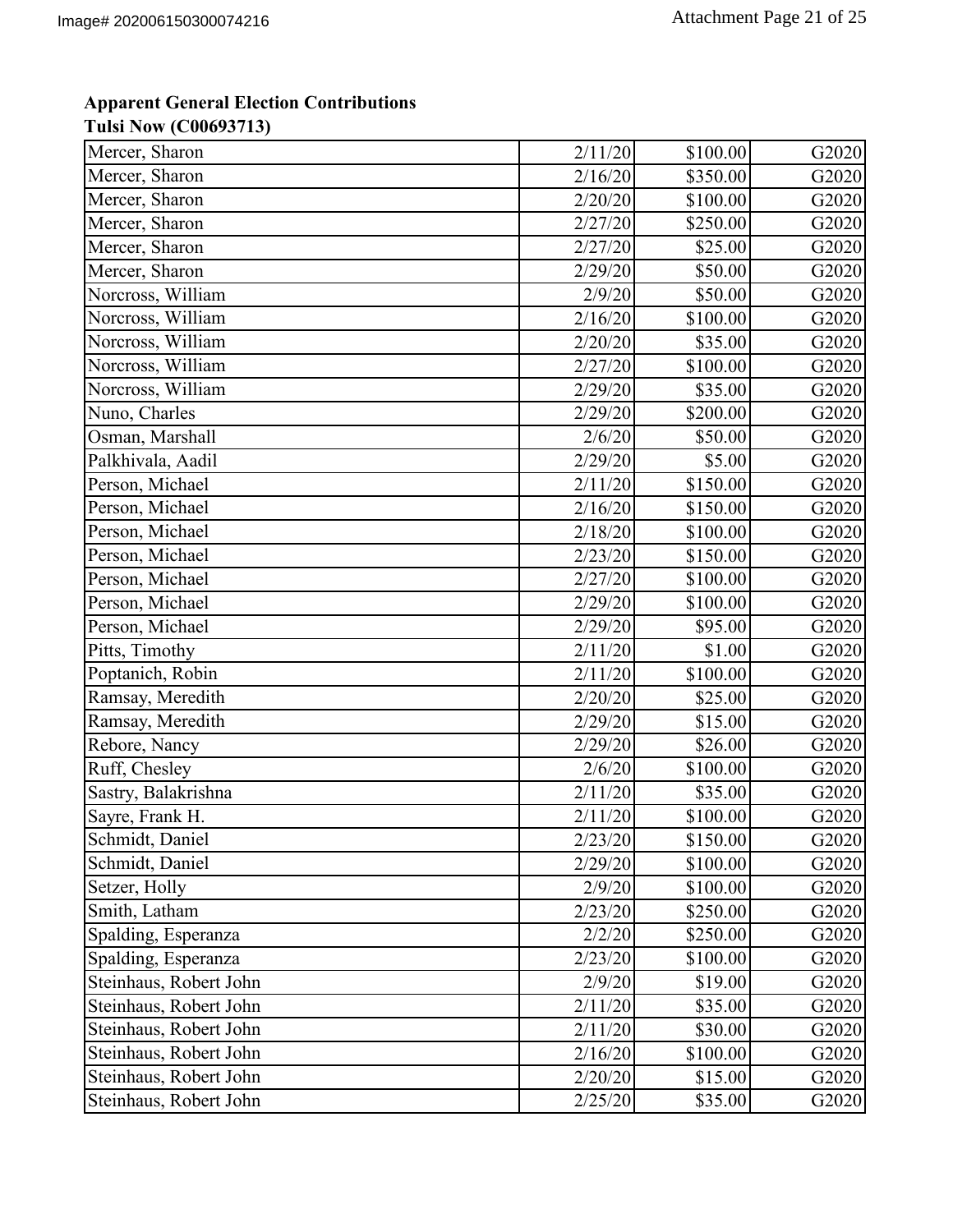| Steinhaus, Robert John | 2/27/20 | \$19.00  | G2020 |
|------------------------|---------|----------|-------|
| Tierney, Rob           | 2/6/20  | \$19.00  | G2020 |
| Tierney, Rob           | 2/6/20  | \$12.68  | G2020 |
| Tierney, Rob           | 2/9/20  | \$25.00  | G2020 |
| Tierney, Rob           | 2/9/20  | \$19.00  | G2020 |
| Tierney, Rob           | 2/11/20 | \$50.00  | G2020 |
| Tierney, Rob           | 2/16/20 | \$100.00 | G2020 |
| Tierney, Rob           | 2/20/20 | \$25.00  | G2020 |
| Tierney, Rob           | 2/23/20 | \$37.00  | G2020 |
| Tierney, Rob           | 2/27/20 | \$100.00 | G2020 |
| Torres, Juan A         | 2/14/20 | \$106.22 | G2020 |
| Torres, Juan A         | 2/17/20 | \$42.72  | G2020 |
| Torres, Juan A         | 2/17/20 | \$63.15  | G2020 |
| Torres, Juan A         | 2/17/20 | \$75.58  | G2020 |
| Torres, Juan A         | 2/17/20 | \$32.71  | G2020 |
| Torres, Juan A         | 2/18/20 | \$32.71  | G2020 |
| Tucker, Hadrian        | 2/9/20  | \$50.00  | G2020 |
| Tucker, Hadrian        | 2/9/20  | \$50.00  | G2020 |
| Tucker, Hadrian        | 2/11/20 | \$85.00  | G2020 |
| Vawter, Michael        | 2/16/20 | \$60.00  | G2020 |
| Vawter, Michael        | 2/27/20 | \$100.00 | G2020 |
| Vercoe, Barry          | 2/2/20  | \$100.00 | G2020 |
| Vercoe, Barry          | 2/6/20  | \$100.00 | G2020 |
| Vercoe, Barry          | 2/9/20  | \$100.00 | G2020 |
| Vercoe, Barry          | 2/18/20 | \$25.00  | G2020 |
| Wilson, Hugh F.        | 2/11/20 | \$100.00 | G2020 |
| Wilson, Hugh F.        | 2/20/20 | \$35.00  | G2020 |
| Xi, Fan                | 2/9/20  | \$500.00 | G2020 |
| Xi, Fan                | 2/18/20 | \$500.00 | G2020 |
| Yamanashi, Donna       | 2/4/20  | \$100.00 | G2020 |
| Yamanashi, Donna       | 2/9/20  | \$85.00  | G2020 |
| Yamanashi, Donna       | 2/9/20  | \$25.00  | G2020 |
| Yamanashi, Donna       | 2/9/20  | \$100.00 | G2020 |
| Yamanashi, Donna       | 2/9/20  | \$100.00 | G2020 |
| Yamanashi, Donna       | 2/27/20 | \$100.00 | G2020 |
| Yatteau, Don H.        | 2/4/20  | \$200.00 | G2020 |
| Yoza, Allan            | 2/9/20  | \$25.00  | G2020 |
| Yoza, Allan            | 2/27/20 | \$100.00 | G2020 |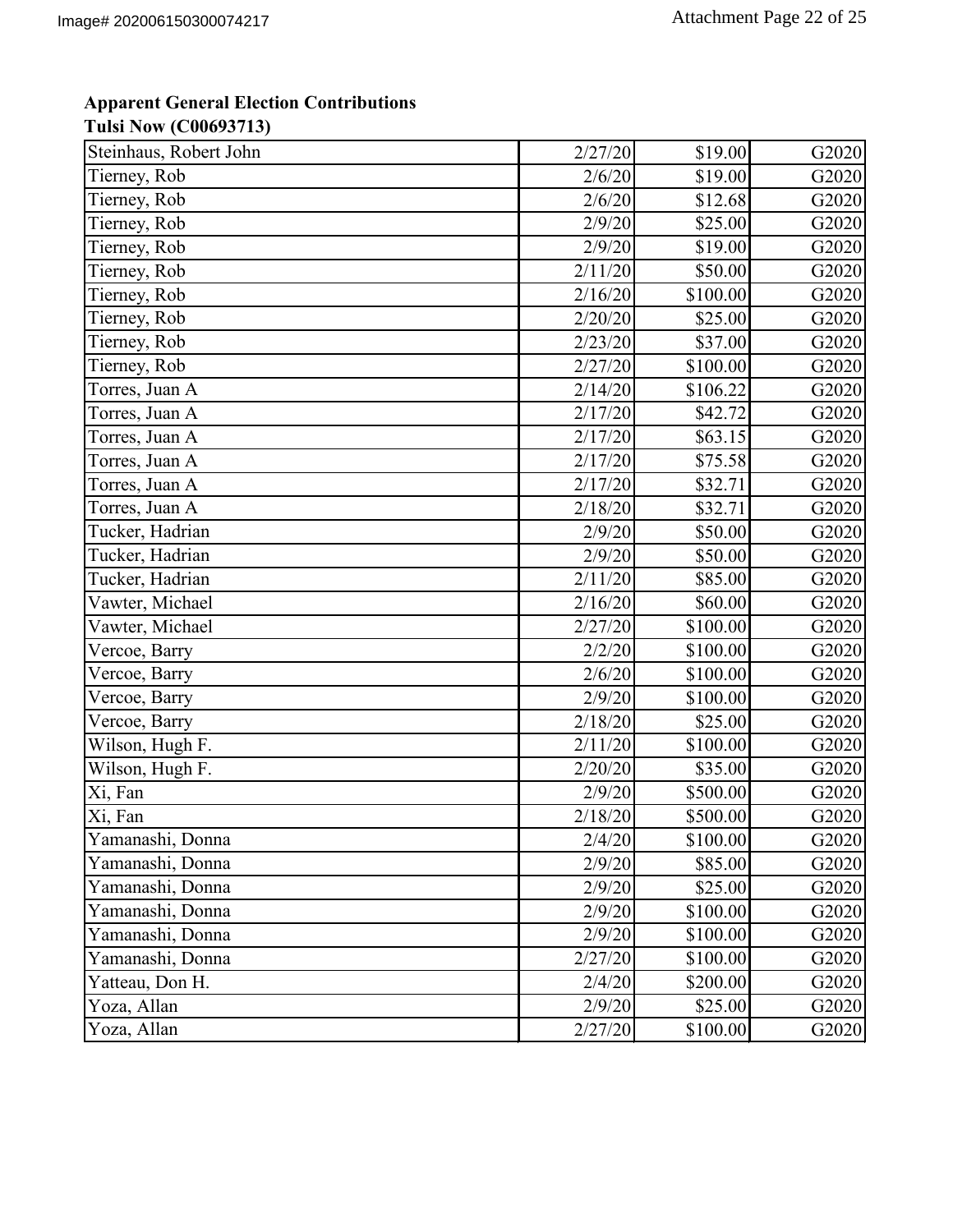### **2020 April Monthly Report**

| <b>Contributor Name</b>      | Date    | <b>Amount</b> | <b>Election</b> |
|------------------------------|---------|---------------|-----------------|
| Adams, Wade                  | 3/1/20  | \$35.00       | G2020           |
| Adams, Wade                  | 3/5/20  | \$38.00       | G2020           |
| Adams, Wade                  | 3/8/20  | \$100.00      | G2020           |
| Adams, Wade                  | 3/8/20  | \$35.00       | G2020           |
| Adams, Wade                  | 3/12/20 | \$37.00       | G2020           |
| Adams, Wade                  | 3/12/20 | \$29.00       | G2020           |
| Adams, Wade                  | 3/19/20 | \$25.00       | G2020           |
| Akin, David                  | 3/3/20  | \$85.00       | G2020           |
| Allen, Nelson<br>Jr          | 3/1/20  | \$12.00       | G2020           |
| Allen, Nelson<br>Jr          | 3/3/20  | \$19.00       | G2020           |
| Allen, Nelson<br>Jr          | 3/3/20  | \$19.00       | G2020           |
| Allen, Nelson<br>Jr          | 3/3/20  | \$19.00       | G2020           |
| Allen, Nelson<br>Jr          | 3/8/20  | \$19.00       | G2020           |
| Allen, Nelson<br>Jr          | 3/8/20  | \$35.00       | G2020           |
| Allen, Nelson Jr             | 3/8/20  | \$35.00       | G2020           |
| Allen, Nelson<br>Jr          | 3/10/20 | \$19.00       | G2020           |
| Allen, Nelson<br>Jr          | 3/10/20 | \$19.00       | G2020           |
| Allen, Nelson<br>Jr          | 3/12/20 | \$25.00       | G2020           |
| Allen, Nelson Jr             | 3/12/20 | \$29.00       | G2020           |
| Barbour, Kathryn             | 3/8/20  | \$40.00       | G2020           |
| Brunner, Joe                 | 3/3/20  | \$35.00       | G2020           |
| Brunner, Joe                 | 3/12/20 | \$50.00       | G2020           |
| Byrnes, James                | 3/1/20  | \$50.00       | G2020           |
| Byrnes, James                | 3/8/20  | \$100.00      | G2020           |
| Byrnes, James                | 3/8/20  | \$25.00       | G2020           |
| Byrnes, James                | 3/12/20 | \$50.00       | G2020           |
| Byrnes, James                | 3/19/20 | \$50.00       | G2020           |
| Coatsworth, Patricia         | 3/3/20  | \$25.00       | G2020           |
| Coatsworth, Patricia         | 3/10/20 | \$25.00       | G2020           |
| DiStefano, Francis Samuel II | 3/3/20  | \$38.00       | G2020           |
| DiStefano, Francis Samuel II | 3/8/20  | \$100.00      | G2020           |
| DiStefano, Francis Samuel II | 3/8/20  | \$19.00       | G2020           |
| DiStefano, Francis Samuel II | 3/12/20 | \$7.00        | G2020           |
| Furino, Robert               | 3/8/20  | \$100.00      | G2020           |
| Furino, Robert               | 3/8/20  | \$100.00      | G2020           |
| Gill, Harold III             | 3/1/20  | \$37.00       | G2020           |
| Gill, Harold III             | 3/3/20  | \$500.00      | G2020           |
| Gill, Harold III             | 3/8/20  | \$250.00      | G2020           |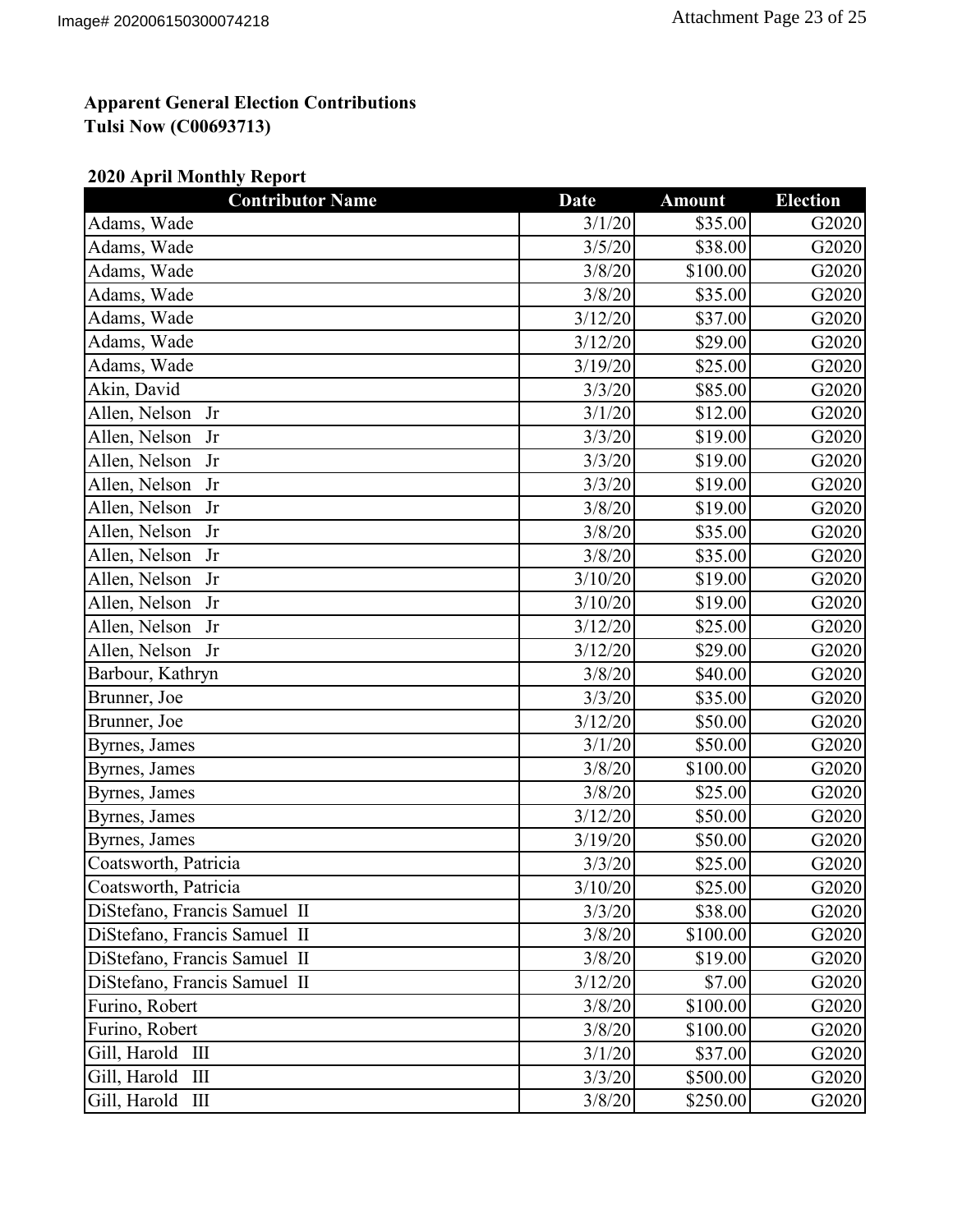| Gill, Harold III      | 3/8/20  | \$25.00  | G2020 |
|-----------------------|---------|----------|-------|
| Gill, Harold<br>Ш     | 3/8/20  | \$19.00  | G2020 |
| Gill, Harold III      | 3/19/20 | \$37.00  | G2020 |
| Guggenheim, Denise C. | 3/3/20  | \$35.00  | G2020 |
| Harvey, Melani        | 3/19/20 | \$25.00  | G2020 |
| Herter, Frederic P Jr | 3/3/20  | \$100.00 | G2020 |
| Hohensee, Steven      | 3/12/20 | \$100.00 | G2020 |
| Hsu, Homer            | 3/3/20  | \$38.00  | G2020 |
| Jarvis, Daniel        | 3/3/20  | \$100.00 | G2020 |
| Jarvis, Daniel        | 3/8/20  | \$100.00 | G2020 |
| Jarvis, Daniel        | 3/12/20 | \$100.00 | G2020 |
| Johnson, Mark         | 3/5/20  | \$100.00 | G2020 |
| Kanevich, Michael     | 3/3/20  | \$100.00 | G2020 |
| Kanevich, Michael     | 3/12/20 | \$100.00 | G2020 |
| Kanevich, Michael     | 3/19/20 | \$100.00 | G2020 |
| Kraemer, Werner       | 3/8/20  | \$100.00 | G2020 |
| Leahy, Roger          | 3/10/20 | \$25.00  | G2020 |
| Leahy, Roger          | 3/12/20 | \$50.00  | G2020 |
| Lent, Robert          | 3/8/20  | \$25.00  | G2020 |
| Lesatele, Talanoa     | 3/1/20  | \$19.00  | G2020 |
| Lesatele, Talanoa     | 3/3/20  | \$19.00  | G2020 |
| Lesatele, Talanoa     | 3/8/20  | \$35.00  | G2020 |
| Lesatele, Talanoa     | 3/12/20 | \$19.00  | G2020 |
| Logan, Celine K       | 3/5/20  | \$100.00 | G2020 |
| Malleis, Ronald       | 3/3/20  | \$100.00 | G2020 |
| Means, Paul           | 3/12/20 | \$37.00  | G2020 |
| Melone, Michael       | 3/3/20  | \$20.00  | G2020 |
| Mercer, Sharon        | 3/3/20  | \$100.00 | G2020 |
| Mercer, Sharon        | 3/8/20  | \$5.00   | G2020 |
| Mercer, Sharon        | 3/12/20 | \$50.00  | G2020 |
| Norcross, William     | 3/8/20  | \$100.00 | G2020 |
| Norcross, William     | 3/12/20 | \$29.00  | G2020 |
| Person, Michael       | 3/1/20  | \$100.00 | G2020 |
| Person, Michael       | 3/3/20  | \$100.00 | G2020 |
| Person, Michael       | 3/5/20  | \$100.00 | G2020 |
| Person, Michael       | 3/12/20 | \$100.00 | G2020 |
| Pitts, Timothy        | 3/10/20 | \$1.00   | G2020 |
| Ramsay, Meredith      | 3/19/20 | \$25.00  | G2020 |
| Rebore, Nancy         | 3/1/20  | \$50.00  | G2020 |
| Rebore, Nancy         | 3/1/20  | \$30.00  | G2020 |
| Rebore, Nancy         | 3/3/20  | \$30.00  | G2020 |